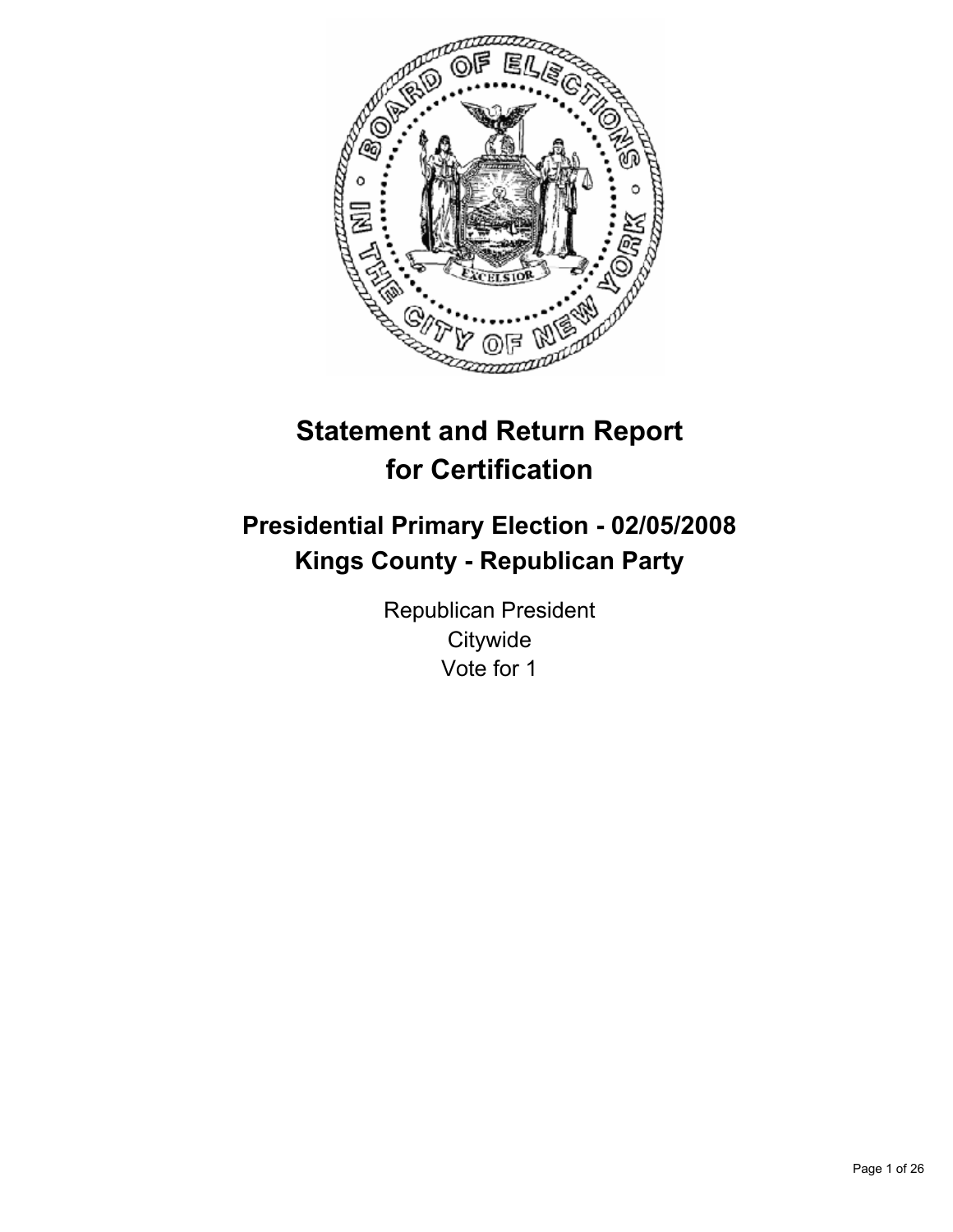

| <b>Assembly District 44</b> |                |
|-----------------------------|----------------|
| <b>EMERGENCY</b>            |                |
| ABSENTEE/MILITARY           | 1              |
| <b>FEDERAL</b>              | 0              |
| <b>AFFIDAVIT</b>            | 0              |
| <b>RON PAUL</b>             |                |
| <b>ALAN KEYES</b>           |                |
| <b>DUNCAN HUNTER</b>        | 0              |
| <b>RUDY GIULIANI</b>        | 5              |
| <b>MITT ROMNEY</b>          | 15             |
| MIKE HUCKABEE               | 3              |
| <b>JOHN MCCAIN</b>          | 24             |
| FRED THOMPSON               | 1              |
| <b>Total Votes</b>          | 53             |
| <b>Assembly District 45</b> |                |
| <b>EMERGENCY</b>            | 0              |
| ABSENTEE/MILITARY           | 5              |
| <b>FEDERAL</b>              | 1              |
| <b>AFFIDAVIT</b>            | 3              |
| <b>RON PAUL</b>             | 7              |
| <b>ALAN KEYES</b>           | 0              |
| <b>DUNCAN HUNTER</b>        | 0              |
| <b>RUDY GIULIANI</b>        | 14             |
| <b>MITT ROMNEY</b>          | 52             |
| MIKE HUCKABEE               | 3              |
| <b>JOHN MCCAIN</b>          | 96             |
| FRED THOMPSON               | 3              |
| <b>Total Votes</b>          | 175            |
| <b>Assembly District 46</b> |                |
| <b>EMERGENCY</b>            |                |
| ABSENTEE/MILITARY           | 39             |
| <b>FEDERAL</b>              | $\overline{2}$ |
| AFFIDAVIT                   | 8              |
| <b>RON PAUL</b>             | $33\,$         |
| <b>ALAN KEYES</b>           | 6              |
| <b>DUNCAN HUNTER</b>        | 3              |
| <b>RUDY GIULIANI</b>        | 66             |
| <b>MITT ROMNEY</b>          | 159            |
| MIKE HUCKABEE               | 35             |
| <b>JOHN MCCAIN</b>          | 417            |
| FRED THOMPSON               | 15             |
| <b>Total Votes</b>          | 734            |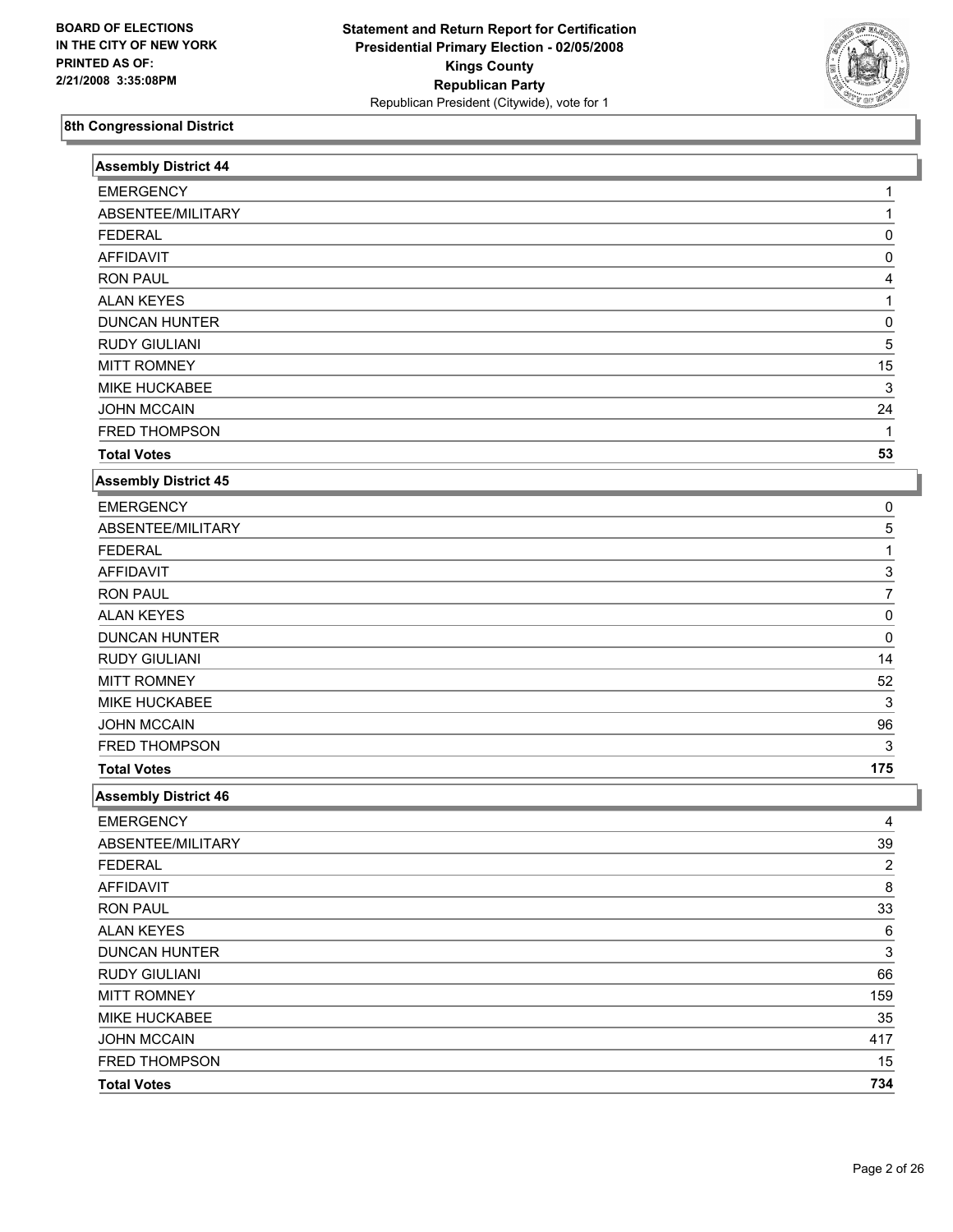

| <b>Assembly District 47</b> |                |
|-----------------------------|----------------|
| <b>EMERGENCY</b>            | 4              |
| ABSENTEE/MILITARY           | 22             |
| <b>FEDERAL</b>              | 0              |
| <b>AFFIDAVIT</b>            | 5              |
| <b>RON PAUL</b>             | 38             |
| <b>ALAN KEYES</b>           | $\mathbf 5$    |
| <b>DUNCAN HUNTER</b>        | 7              |
| <b>RUDY GIULIANI</b>        | 43             |
| <b>MITT ROMNEY</b>          | 169            |
| MIKE HUCKABEE               | 21             |
| <b>JOHN MCCAIN</b>          | 312            |
| FRED THOMPSON               | 3              |
| <b>Total Votes</b>          | 598            |
| <b>Assembly District 48</b> |                |
| <b>EMERGENCY</b>            | 3              |
| ABSENTEE/MILITARY           | 17             |
| <b>FEDERAL</b>              | 3              |
| <b>AFFIDAVIT</b>            | 8              |
| <b>RON PAUL</b>             | 10             |
| <b>ALAN KEYES</b>           | 1              |
| <b>DUNCAN HUNTER</b>        | 3              |
| <b>RUDY GIULIANI</b>        | 40             |
| <b>MITT ROMNEY</b>          | 230            |
| MIKE HUCKABEE               | 26             |
| <b>JOHN MCCAIN</b>          | 264            |
| FRED THOMPSON               | 2              |
| <b>Total Votes</b>          | 576            |
| <b>Assembly District 49</b> |                |
| <b>EMERGENCY</b>            | 0              |
| ABSENTEE/MILITARY           | 28             |
| <b>FEDERAL</b>              | $\overline{8}$ |
| <b>AFFIDAVIT</b>            | 4              |
| <b>RON PAUL</b>             | 29             |
| <b>ALAN KEYES</b>           | 3              |
| <b>DUNCAN HUNTER</b>        | $\mathsf 3$    |
| <b>RUDY GIULIANI</b>        | 49             |
| <b>MITT ROMNEY</b>          | 186            |
| MIKE HUCKABEE               | 23             |
| <b>JOHN MCCAIN</b>          | 316            |
| FRED THOMPSON               | 3              |
| <b>Total Votes</b>          | 612            |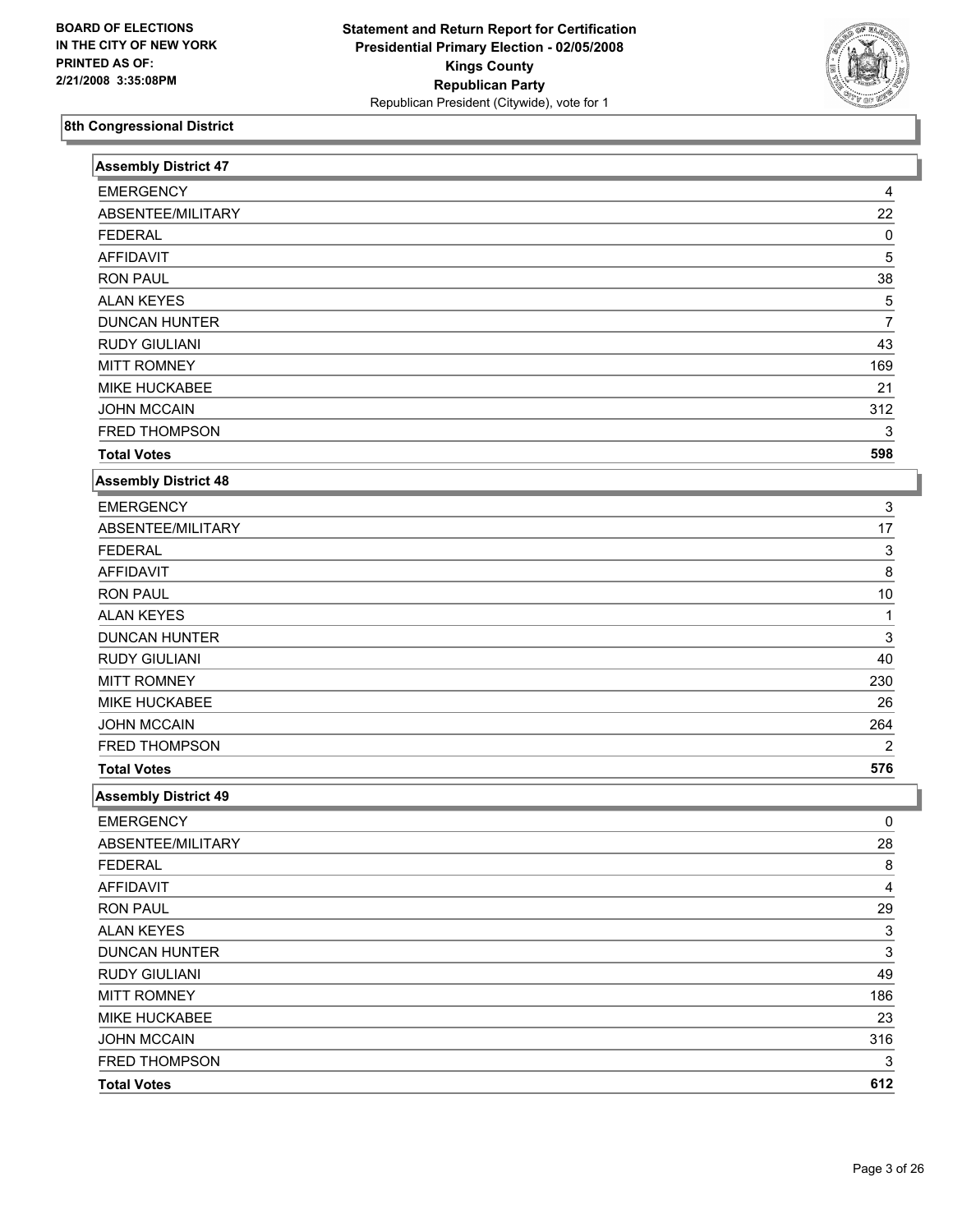

| <b>Assembly District 51</b> |                         |  |
|-----------------------------|-------------------------|--|
| <b>EMERGENCY</b>            |                         |  |
| ABSENTEE/MILITARY           | 3                       |  |
| <b>FEDERAL</b>              | 4                       |  |
| <b>AFFIDAVIT</b>            | 6                       |  |
| <b>RON PAUL</b>             | 10                      |  |
| <b>ALAN KEYES</b>           | 0                       |  |
| <b>DUNCAN HUNTER</b>        | $\overline{\mathbf{c}}$ |  |
| <b>RUDY GIULIANI</b>        | 9                       |  |
| <b>MITT ROMNEY</b>          | 29                      |  |
| MIKE HUCKABEE               | 4                       |  |
| <b>JOHN MCCAIN</b>          | 67                      |  |
| FRED THOMPSON               | 4                       |  |
| <b>Total Votes</b>          | 125                     |  |
| <b>Assembly District 52</b> |                         |  |
| <b>EMERGENCY</b>            | 0                       |  |
| ABSENTEE/MILITARY           | 0                       |  |
| <b>FEDERAL</b>              | 0                       |  |
| <b>AFFIDAVIT</b>            | 0                       |  |
| <b>RON PAUL</b>             | 0                       |  |
| <b>ALAN KEYES</b>           | 0                       |  |
| <b>DUNCAN HUNTER</b>        | 0                       |  |
| <b>RUDY GIULIANI</b>        | 0                       |  |
| <b>MITT ROMNEY</b>          | 0                       |  |
| MIKE HUCKABEE               | 0                       |  |
| <b>JOHN MCCAIN</b>          | 0                       |  |
| FRED THOMPSON               | 0                       |  |
| <b>Total Votes</b>          | 0                       |  |
| <b>Assembly District 60</b> |                         |  |
| <b>EMERGENCY</b>            | 1                       |  |
| ABSENTEE/MILITARY           | 5                       |  |
| <b>FEDERAL</b>              | $\overline{0}$          |  |
| <b>AFFIDAVIT</b>            | 5                       |  |
| <b>RON PAUL</b>             | 11                      |  |
| <b>ALAN KEYES</b>           | 0                       |  |
| <b>DUNCAN HUNTER</b>        | 0                       |  |
| <b>RUDY GIULIANI</b>        | 5                       |  |
| <b>MITT ROMNEY</b>          | $38\,$                  |  |
| MIKE HUCKABEE               | 6                       |  |
| <b>JOHN MCCAIN</b>          | 81                      |  |
| FRED THOMPSON               | 1                       |  |
| <b>Total Votes</b>          | 142                     |  |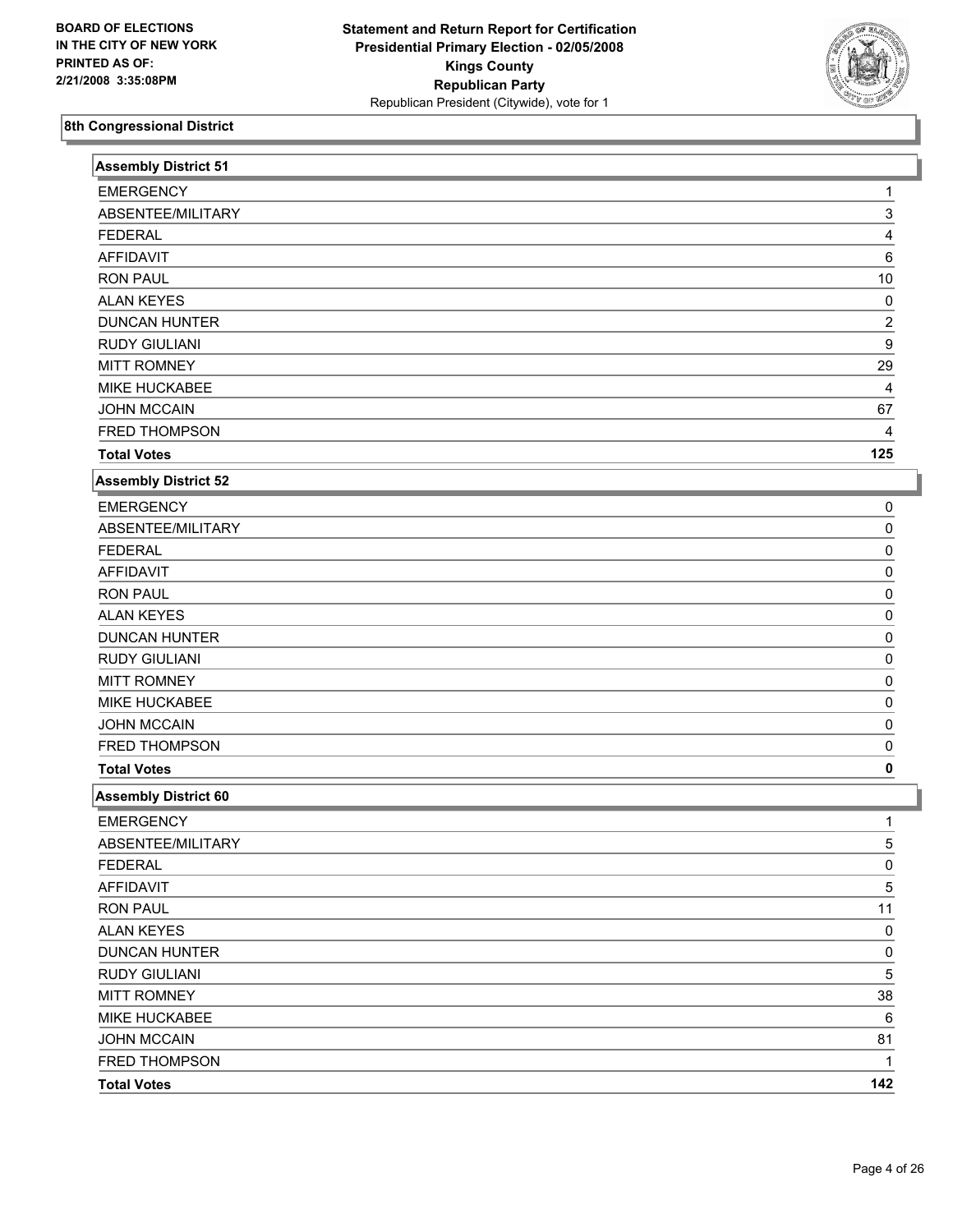

| 14<br>120 |
|-----------|
|           |
|           |
| 18        |
| 39        |
| 142       |
| 16        |
| 18        |
| 231       |
| 878       |
| 121       |
| 1,577     |
| 32        |
| 3,015     |
|           |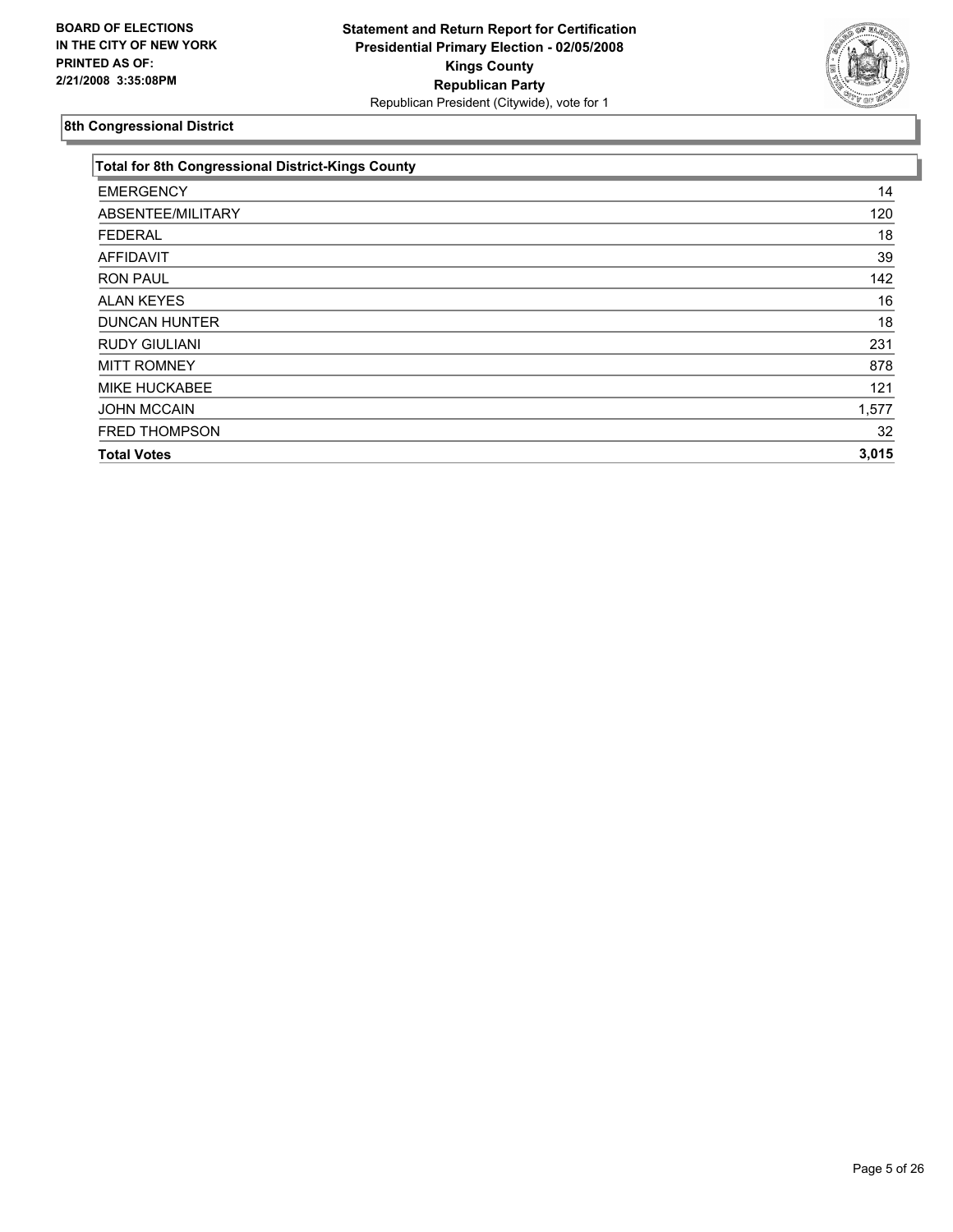

| <b>Assembly District 41</b> |             |
|-----------------------------|-------------|
| <b>EMERGENCY</b>            | 40          |
| ABSENTEE/MILITARY           | 22          |
| <b>FEDERAL</b>              | 0           |
| <b>AFFIDAVIT</b>            | 13          |
| <b>RON PAUL</b>             | 40          |
| <b>ALAN KEYES</b>           | 1           |
| <b>DUNCAN HUNTER</b>        | 3           |
| <b>RUDY GIULIANI</b>        | 28          |
| <b>MITT ROMNEY</b>          | 164         |
| MIKE HUCKABEE               | 29          |
| <b>JOHN MCCAIN</b>          | 383         |
| FRED THOMPSON               | 3           |
| <b>Total Votes</b>          | 651         |
| <b>Assembly District 44</b> |             |
| <b>EMERGENCY</b>            | 3           |
| ABSENTEE/MILITARY           |             |
| <b>FEDERAL</b>              | 0           |
| <b>AFFIDAVIT</b>            |             |
| <b>RON PAUL</b>             |             |
| <b>ALAN KEYES</b>           | 0           |
| <b>DUNCAN HUNTER</b>        |             |
| <b>RUDY GIULIANI</b>        | 4           |
| <b>MITT ROMNEY</b>          | 33          |
| MIKE HUCKABEE               | 12          |
| <b>JOHN MCCAIN</b>          | 41          |
| FRED THOMPSON               | $\mathbf 0$ |
| <b>Total Votes</b>          | 95          |
| <b>Assembly District 45</b> |             |
| <b>EMERGENCY</b>            | 4           |
| ABSENTEE/MILITARY           | 26          |
| <b>FEDERAL</b>              | 4           |
| AFFIDAVIT                   | 14          |
| <b>RON PAUL</b>             | 44          |
| <b>ALAN KEYES</b>           | 5           |
| <b>DUNCAN HUNTER</b>        | 1           |
| <b>RUDY GIULIANI</b>        | 50          |
| <b>MITT ROMNEY</b>          | 225         |
| MIKE HUCKABEE               | 34          |
| <b>JOHN MCCAIN</b>          | 470         |
| FRED THOMPSON               | 1           |
| <b>Total Votes</b>          | 830         |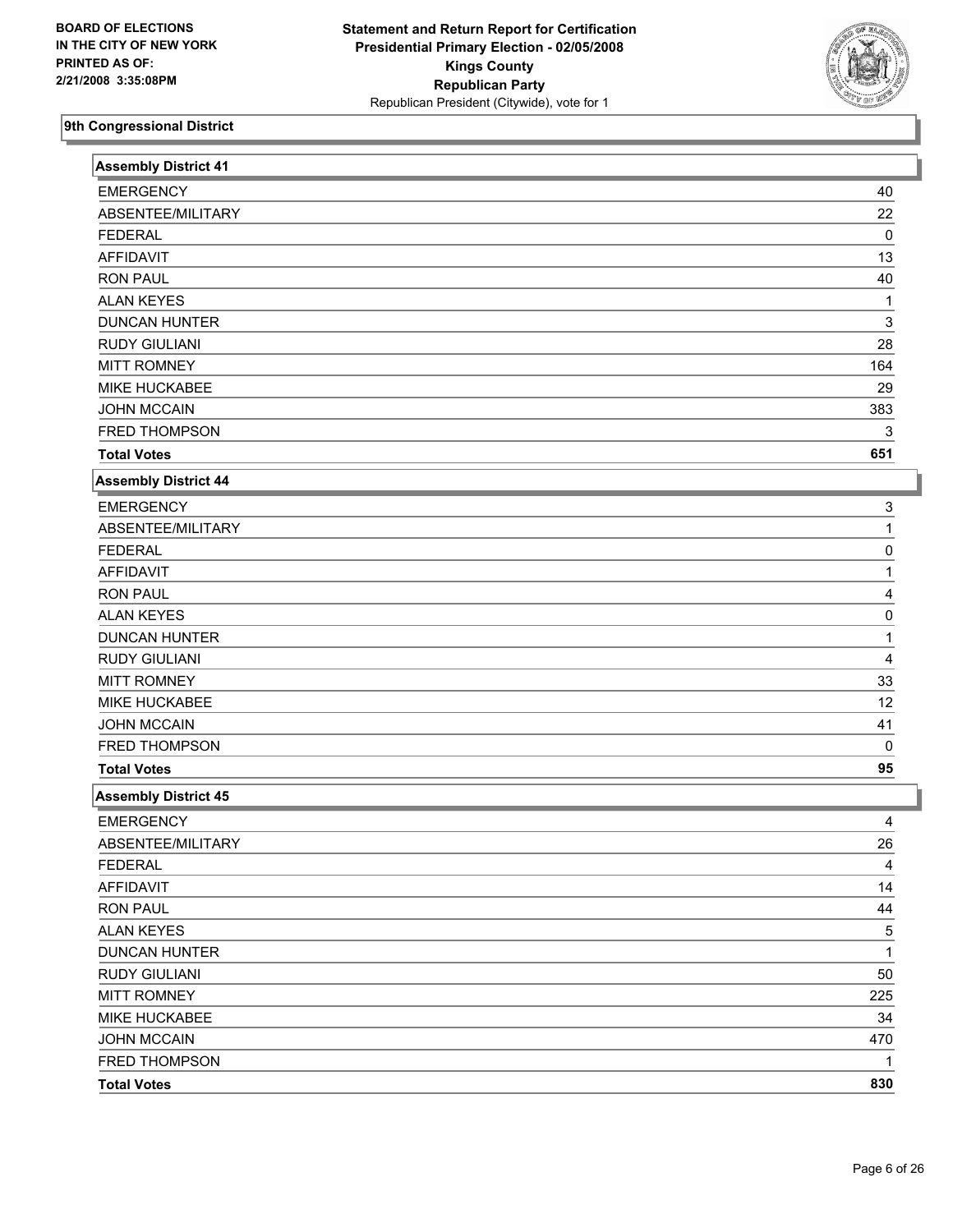

| <b>Assembly District 46</b> |     |
|-----------------------------|-----|
| <b>EMERGENCY</b>            | 0   |
| ABSENTEE/MILITARY           |     |
| <b>FEDERAL</b>              | 0   |
| <b>AFFIDAVIT</b>            | 0   |
| <b>RON PAUL</b>             | 0   |
| <b>ALAN KEYES</b>           | 0   |
| <b>DUNCAN HUNTER</b>        | 0   |
| <b>RUDY GIULIANI</b>        |     |
| <b>MITT ROMNEY</b>          |     |
| MIKE HUCKABEE               | 0   |
| <b>JOHN MCCAIN</b>          |     |
| FRED THOMPSON               | 0   |
| <b>Total Votes</b>          | 6   |
| <b>Assembly District 47</b> |     |
| <b>EMERGENCY</b>            | 0   |
| ABSENTEE/MILITARY           |     |
| <b>FEDERAL</b>              | 0   |
| <b>AFFIDAVIT</b>            | 0   |
| <b>RON PAUL</b>             |     |
| <b>ALAN KEYES</b>           | 0   |
| <b>DUNCAN HUNTER</b>        | 0   |
| <b>RUDY GIULIANI</b>        |     |
| <b>MITT ROMNEY</b>          | 6   |
| MIKE HUCKABEE               |     |
| <b>JOHN MCCAIN</b>          | 8   |
| FRED THOMPSON               | 1   |
| <b>Total Votes</b>          | 18  |
| <b>Assembly District 48</b> |     |
| <b>EMERGENCY</b>            | 0   |
| ABSENTEE/MILITARY           | 3   |
| <b>FEDERAL</b>              | 4   |
| <b>AFFIDAVIT</b>            | 3   |
| <b>RON PAUL</b>             | 5   |
| <b>ALAN KEYES</b>           | 0   |
| <b>DUNCAN HUNTER</b>        | 0   |
| <b>RUDY GIULIANI</b>        | 10  |
| <b>MITT ROMNEY</b>          | 28  |
| MIKE HUCKABEE               | 5   |
| <b>JOHN MCCAIN</b>          | 74  |
| FRED THOMPSON               | 0   |
| <b>Total Votes</b>          | 122 |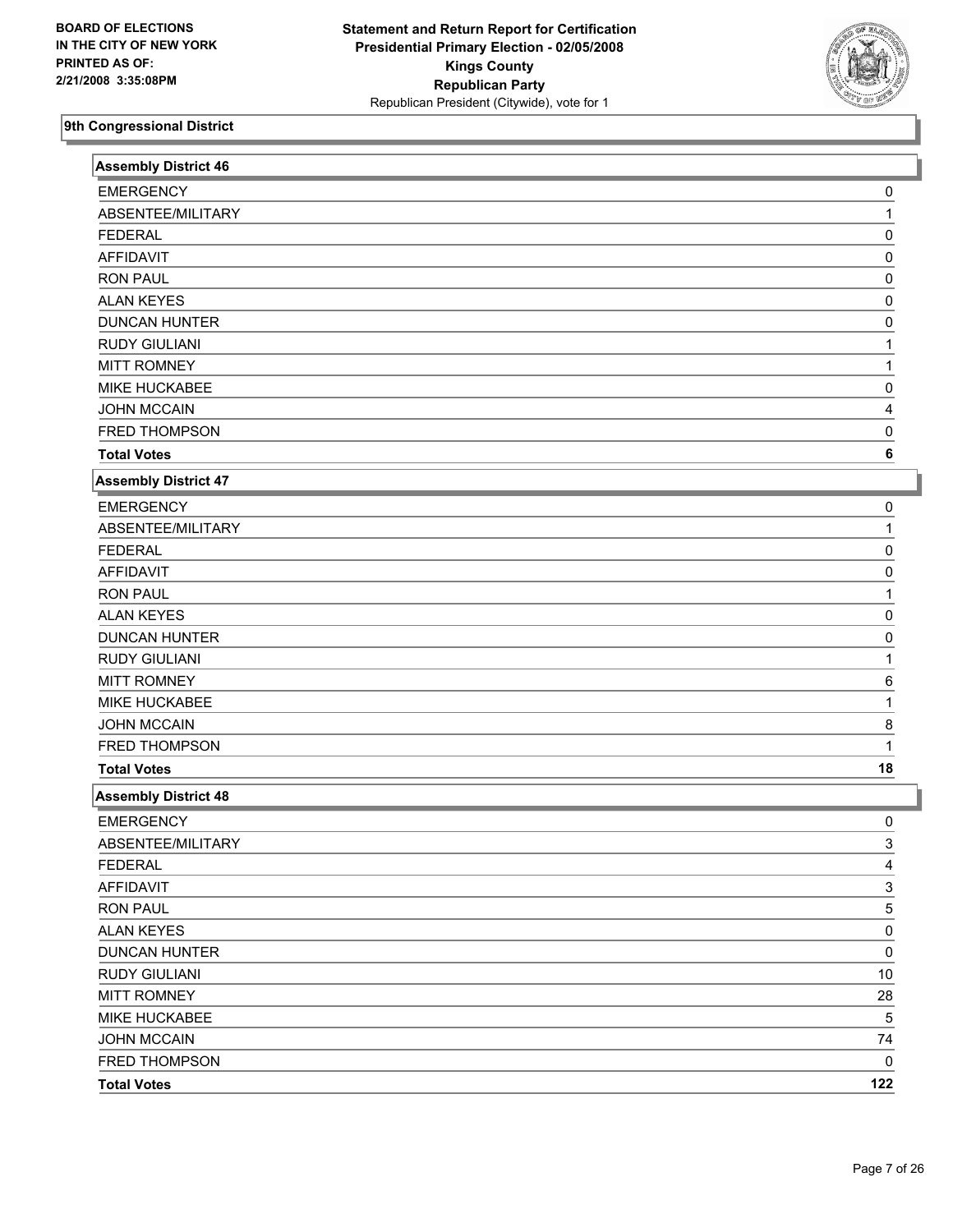

| <b>Assembly District 59</b>                              |       |
|----------------------------------------------------------|-------|
| <b>EMERGENCY</b>                                         | 18    |
| ABSENTEE/MILITARY                                        | 17    |
| <b>FEDERAL</b>                                           | 3     |
| <b>AFFIDAVIT</b>                                         | 15    |
| <b>RON PAUL</b>                                          | 42    |
| <b>ALAN KEYES</b>                                        | 0     |
| <b>DUNCAN HUNTER</b>                                     |       |
| <b>RUDY GIULIANI</b>                                     | 31    |
| <b>MITT ROMNEY</b>                                       | 246   |
| MIKE HUCKABEE                                            | 53    |
| <b>JOHN MCCAIN</b>                                       | 677   |
| <b>FRED THOMPSON</b>                                     | 4     |
| <b>Total Votes</b>                                       | 1,054 |
| <b>Total for 9th Congressional District-Kings County</b> |       |
| <b>EMERGENCY</b>                                         | 65    |
| ABSENTEE/MILITARY                                        | 71    |
| <b>FEDERAL</b>                                           | 11    |
| <b>AFFIDAVIT</b>                                         | 46    |
| <b>RON PAUL</b>                                          | 136   |
| <b>ALAN KEYES</b>                                        | 6     |
| <b>DUNCAN HUNTER</b>                                     | 6     |
| <b>RUDY GIULIANI</b>                                     | 125   |
| <b>MITT ROMNEY</b>                                       | 703   |
| MIKE HUCKABEE                                            | 134   |
| <b>JOHN MCCAIN</b>                                       | 1,657 |
| FRED THOMPSON                                            | 9     |
| <b>Total Votes</b>                                       | 2,776 |
|                                                          |       |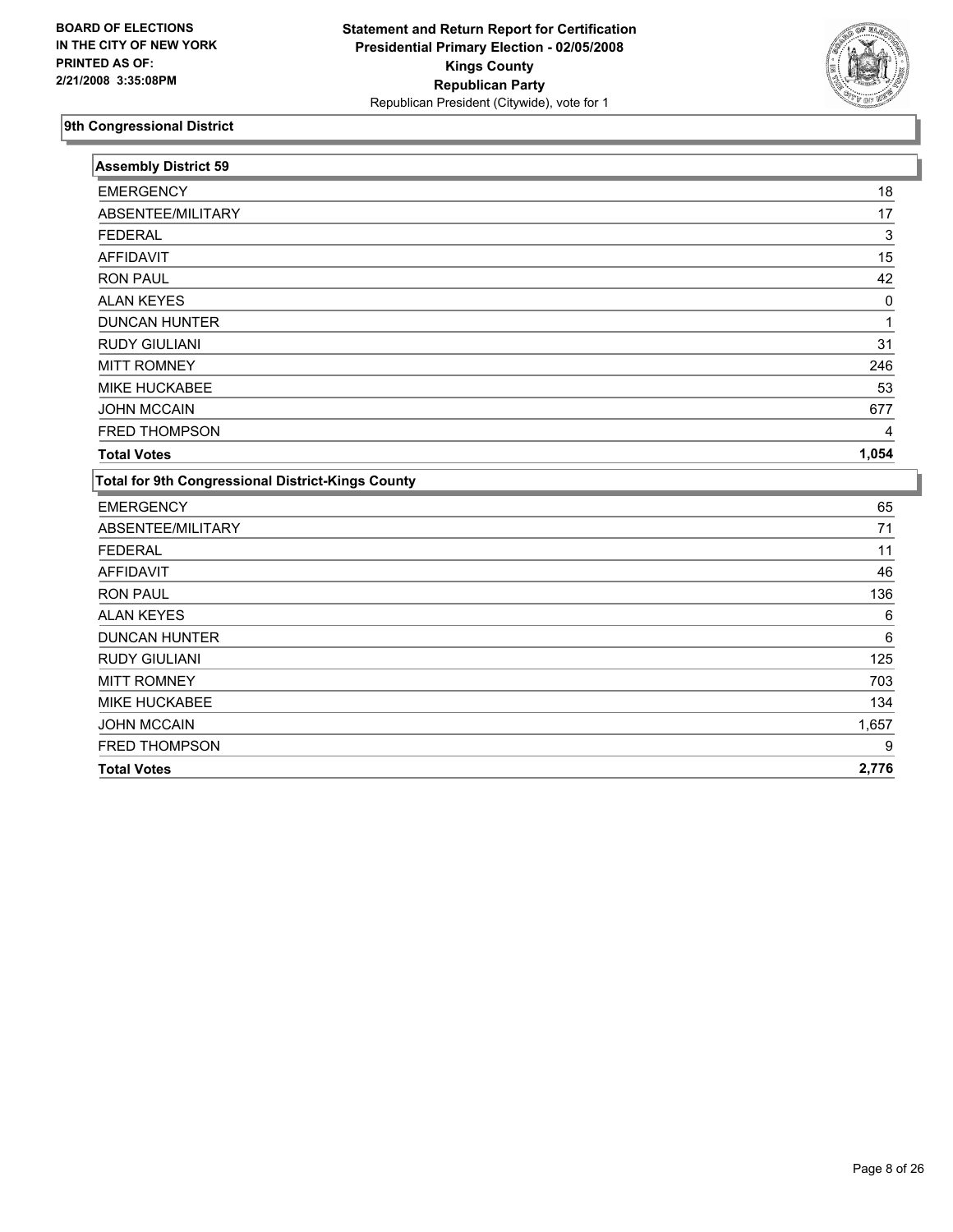

| <b>Assembly District 40</b> |                |
|-----------------------------|----------------|
| <b>EMERGENCY</b>            | 3              |
| ABSENTEE/MILITARY           | 16             |
| <b>FEDERAL</b>              | 0              |
| <b>AFFIDAVIT</b>            | $\overline{2}$ |
| <b>RON PAUL</b>             | 21             |
| <b>ALAN KEYES</b>           | 5              |
| <b>DUNCAN HUNTER</b>        | $\overline{7}$ |
| <b>RUDY GIULIANI</b>        | 8              |
| <b>MITT ROMNEY</b>          | 35             |
| MIKE HUCKABEE               | 21             |
| <b>JOHN MCCAIN</b>          | 70             |
| FRED THOMPSON               | 9              |
| <b>Total Votes</b>          | 176            |
| <b>Assembly District 41</b> |                |
| <b>EMERGENCY</b>            | 4              |
| ABSENTEE/MILITARY           | 6              |
| <b>FEDERAL</b>              | 0              |
| <b>AFFIDAVIT</b>            | 3              |
| <b>RON PAUL</b>             | 13             |
| <b>ALAN KEYES</b>           | 1              |
| <b>DUNCAN HUNTER</b>        | 1              |
| <b>RUDY GIULIANI</b>        | 13             |
| <b>MITT ROMNEY</b>          | 63             |
| MIKE HUCKABEE               | 15             |
| <b>JOHN MCCAIN</b>          | 127            |
| FRED THOMPSON               | 3              |
| <b>Total Votes</b>          | 236            |
| <b>Assembly District 42</b> |                |
| <b>EMERGENCY</b>            | 5              |
| ABSENTEE/MILITARY           | $\overline{2}$ |
| <b>FEDERAL</b>              | 1              |
| <b>AFFIDAVIT</b>            | 2              |
| <b>RON PAUL</b>             | 5              |
| <b>ALAN KEYES</b>           | 0              |
| <b>DUNCAN HUNTER</b>        | 0              |
| <b>RUDY GIULIANI</b>        | 12             |
| <b>MITT ROMNEY</b>          | $30\,$         |
| MIKE HUCKABEE               | 6              |
| <b>JOHN MCCAIN</b>          | 72             |
| FRED THOMPSON               | 1              |
| <b>Total Votes</b>          | 126            |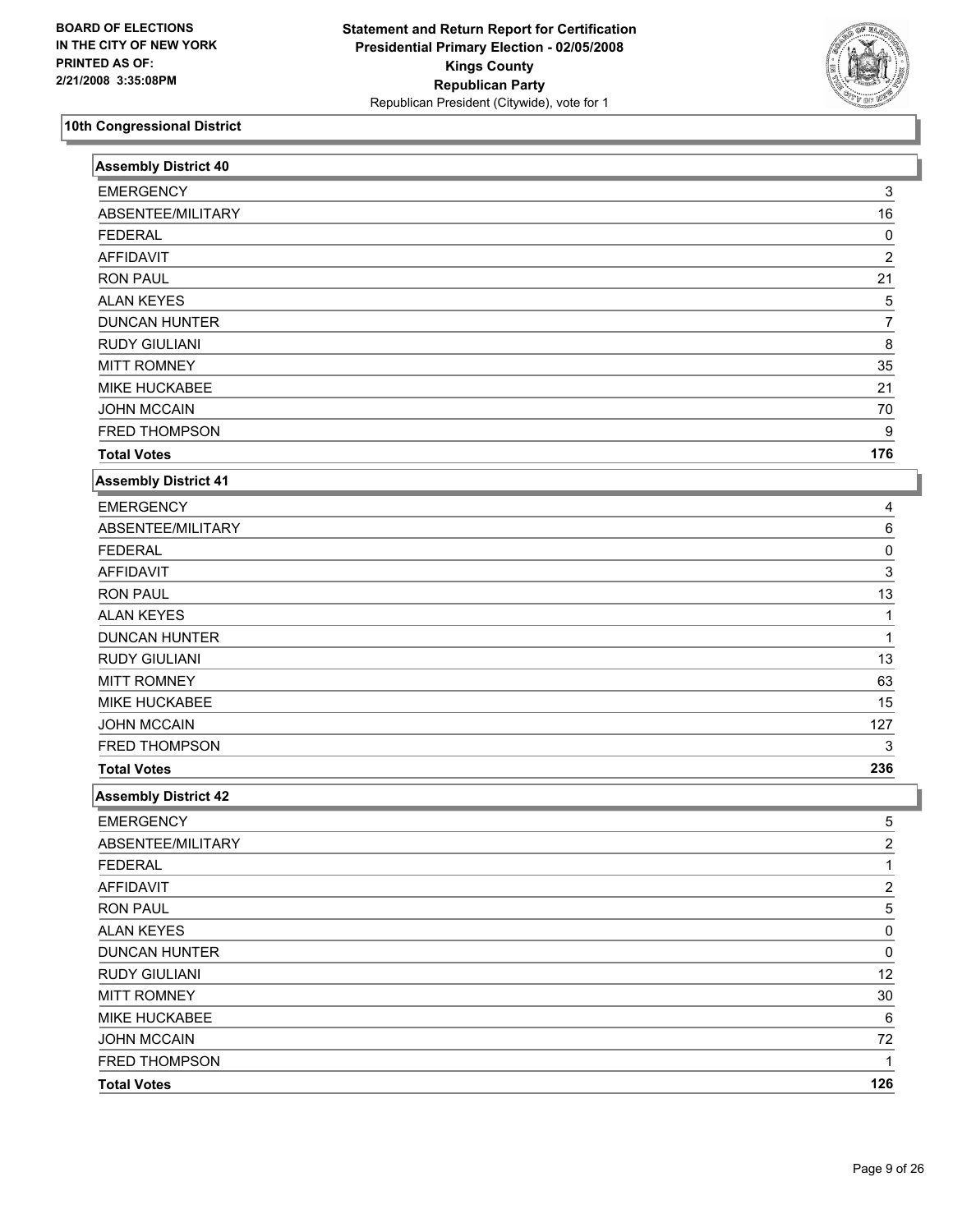

| <b>Assembly District 43</b> |           |
|-----------------------------|-----------|
| <b>EMERGENCY</b>            | 0         |
| ABSENTEE/MILITARY           |           |
| <b>FEDERAL</b>              | 0         |
| <b>AFFIDAVIT</b>            | 0         |
| <b>RON PAUL</b>             | 0         |
| <b>ALAN KEYES</b>           | 0         |
| <b>DUNCAN HUNTER</b>        | 0         |
| <b>RUDY GIULIANI</b>        |           |
| <b>MITT ROMNEY</b>          | 0         |
| MIKE HUCKABEE               | 0         |
| <b>JOHN MCCAIN</b>          | 0         |
| FRED THOMPSON               | 0         |
| <b>Total Votes</b>          | 1         |
| <b>Assembly District 45</b> |           |
| <b>EMERGENCY</b>            | 0         |
| ABSENTEE/MILITARY           | 0         |
| <b>FEDERAL</b>              | 0         |
| <b>AFFIDAVIT</b>            | 0         |
| <b>RON PAUL</b>             | 0         |
| <b>ALAN KEYES</b>           | 0         |
| <b>DUNCAN HUNTER</b>        | 0         |
| <b>RUDY GIULIANI</b>        | 0         |
| <b>MITT ROMNEY</b>          |           |
| MIKE HUCKABEE               | 0         |
| <b>JOHN MCCAIN</b>          | 7         |
| FRED THOMPSON               | 0         |
| <b>Total Votes</b>          | 8         |
| Assembly District 50        |           |
| <b>EMERGENCY</b>            | 6         |
| ABSENTEE/MILITARY           | 8         |
| <b>FEDERAL</b>              | $\pmb{0}$ |
| <b>AFFIDAVIT</b>            | 11        |
| <b>RON PAUL</b>             | 20        |
| <b>ALAN KEYES</b>           | 4         |
| <b>DUNCAN HUNTER</b>        | 4         |
| <b>RUDY GIULIANI</b>        | 35        |
| <b>MITT ROMNEY</b>          | 123       |
| MIKE HUCKABEE               | 19        |
| <b>JOHN MCCAIN</b>          | 150       |
| FRED THOMPSON               |           |
| <b>Total Votes</b>          | 356       |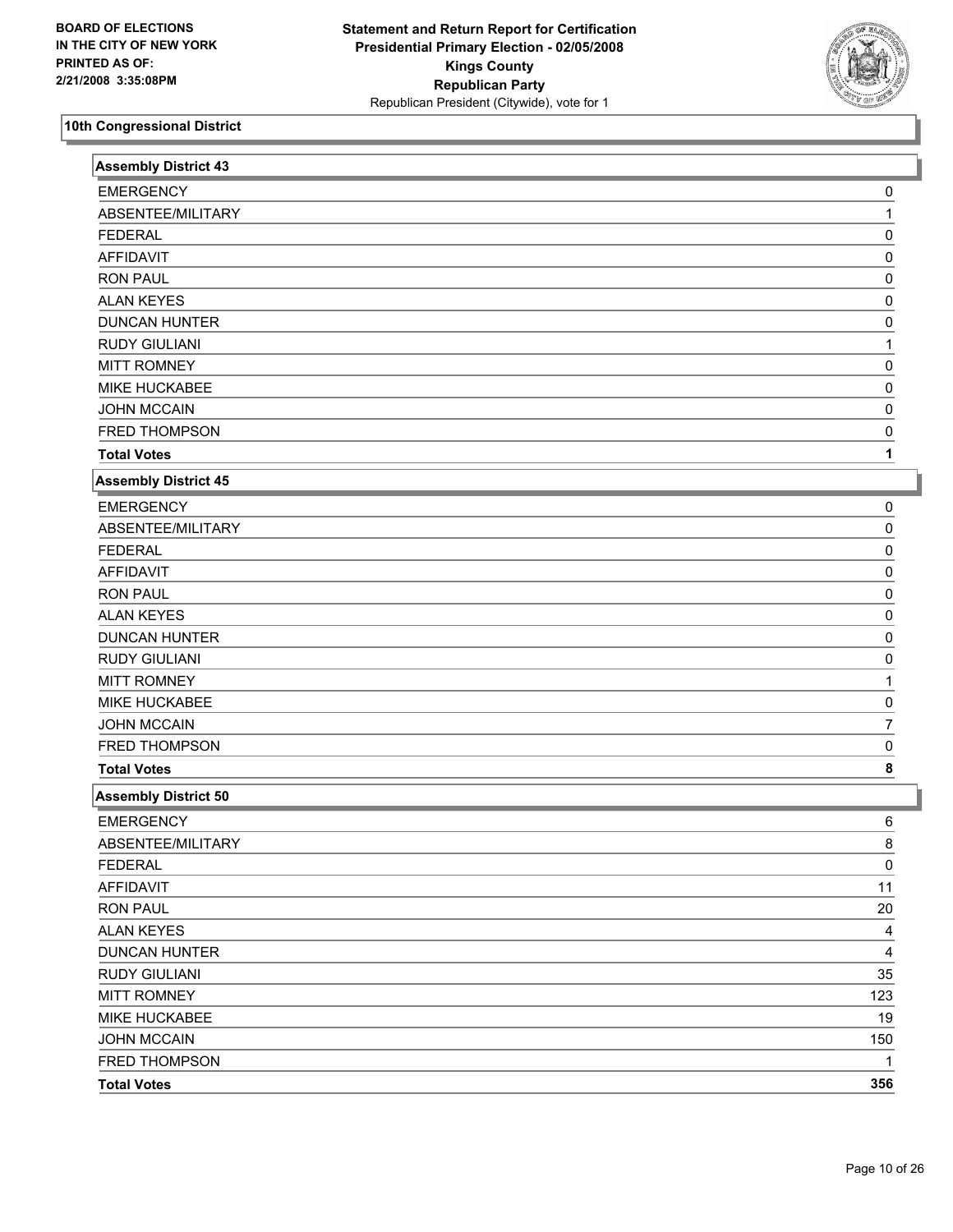

| <b>Assembly District 52</b> |                         |  |
|-----------------------------|-------------------------|--|
| <b>EMERGENCY</b>            | 2                       |  |
| ABSENTEE/MILITARY           | 9                       |  |
| <b>FEDERAL</b>              | $\overline{\mathbf{c}}$ |  |
| <b>AFFIDAVIT</b>            | 6                       |  |
| <b>RON PAUL</b>             | 14                      |  |
| <b>ALAN KEYES</b>           | 2                       |  |
| <b>DUNCAN HUNTER</b>        | 0                       |  |
| <b>RUDY GIULIANI</b>        | 7                       |  |
| <b>MITT ROMNEY</b>          | 21                      |  |
| MIKE HUCKABEE               | 6                       |  |
| <b>JOHN MCCAIN</b>          | 57                      |  |
| FRED THOMPSON               | 0                       |  |
| <b>Total Votes</b>          | 107                     |  |
| <b>Assembly District 53</b> |                         |  |
| <b>EMERGENCY</b>            |                         |  |
| ABSENTEE/MILITARY           |                         |  |
| <b>FEDERAL</b>              | 0                       |  |
| <b>AFFIDAVIT</b>            | 0                       |  |
| <b>RON PAUL</b>             | 4                       |  |
| <b>ALAN KEYES</b>           | 0                       |  |
| <b>DUNCAN HUNTER</b>        |                         |  |
| <b>RUDY GIULIANI</b>        | 3                       |  |
| <b>MITT ROMNEY</b>          | 6                       |  |
| MIKE HUCKABEE               |                         |  |
| <b>JOHN MCCAIN</b>          | 5                       |  |
| FRED THOMPSON               | 1                       |  |
| <b>Total Votes</b>          | 21                      |  |
| <b>Assembly District 54</b> |                         |  |
| <b>EMERGENCY</b>            | 2                       |  |
| ABSENTEE/MILITARY           | $\overline{2}$          |  |
| <b>FEDERAL</b>              | $\overline{0}$          |  |
| <b>AFFIDAVIT</b>            | 2                       |  |
| <b>RON PAUL</b>             | 6                       |  |
| <b>ALAN KEYES</b>           | 1                       |  |
| <b>DUNCAN HUNTER</b>        | 0                       |  |
| <b>RUDY GIULIANI</b>        | $\overline{\mathbf{c}}$ |  |
| <b>MITT ROMNEY</b>          | $10$                    |  |
| MIKE HUCKABEE               | $10$                    |  |
| <b>JOHN MCCAIN</b>          | 32                      |  |
| FRED THOMPSON               | $\overline{\mathbf{c}}$ |  |
| <b>Total Votes</b>          | 63                      |  |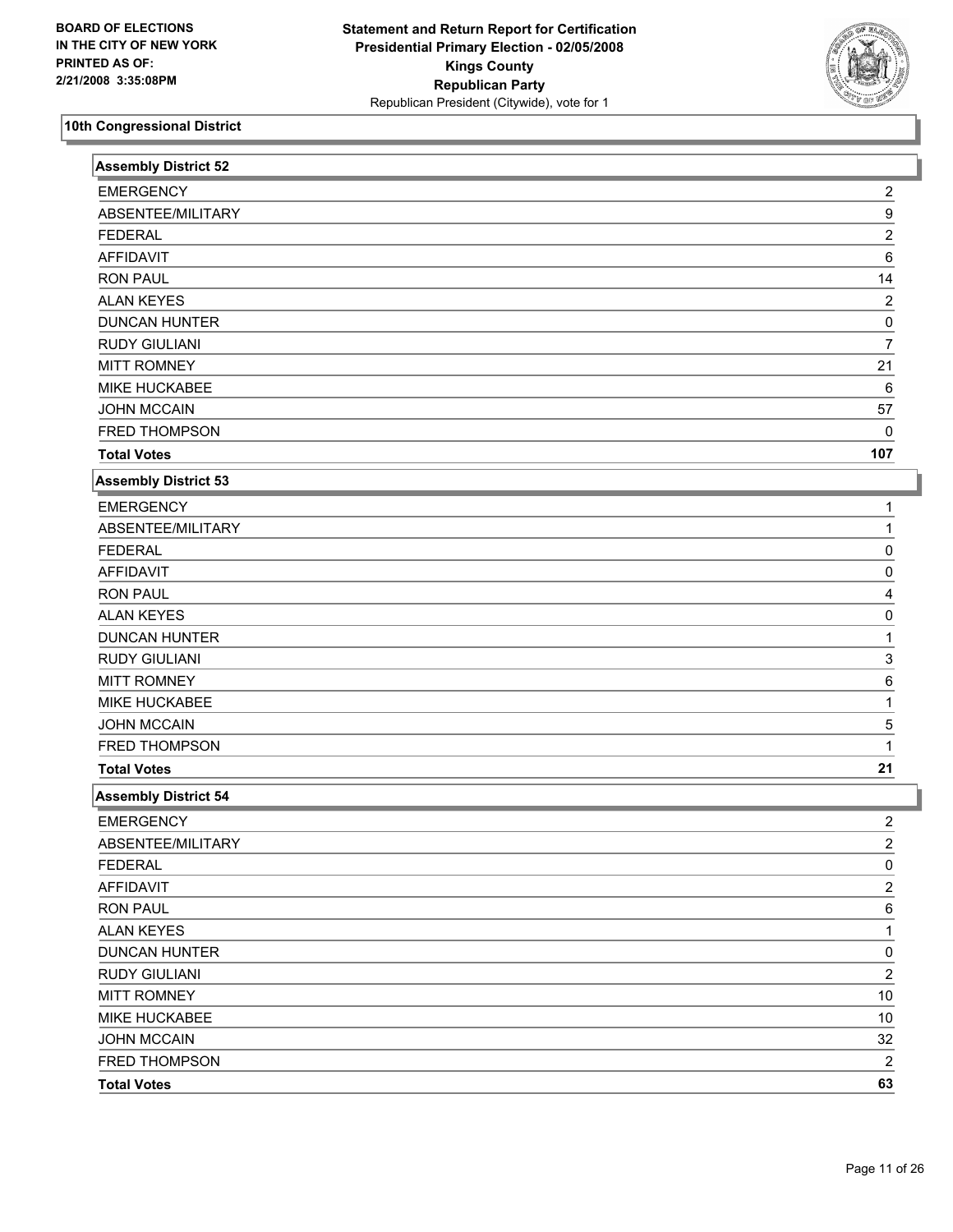

| Assembly District 55        |                |  |
|-----------------------------|----------------|--|
| <b>EMERGENCY</b>            | 4              |  |
| ABSENTEE/MILITARY           | 12             |  |
| <b>FEDERAL</b>              | 0              |  |
| <b>AFFIDAVIT</b>            | 2              |  |
| <b>RON PAUL</b>             | 8              |  |
| <b>ALAN KEYES</b>           | 1              |  |
| <b>DUNCAN HUNTER</b>        | 3              |  |
| <b>RUDY GIULIANI</b>        | 13             |  |
| <b>MITT ROMNEY</b>          | $10$           |  |
| MIKE HUCKABEE               | 7              |  |
| <b>JOHN MCCAIN</b>          | 30             |  |
| FRED THOMPSON               | $10$           |  |
| <b>Total Votes</b>          | 82             |  |
| <b>Assembly District 56</b> |                |  |
| <b>EMERGENCY</b>            |                |  |
| ABSENTEE/MILITARY           | 5              |  |
| <b>FEDERAL</b>              | 0              |  |
| <b>AFFIDAVIT</b>            |                |  |
| <b>RON PAUL</b>             | 18             |  |
| <b>ALAN KEYES</b>           | 3              |  |
| <b>DUNCAN HUNTER</b>        | 4              |  |
| <b>RUDY GIULIANI</b>        | $10$           |  |
| <b>MITT ROMNEY</b>          | 15             |  |
| MIKE HUCKABEE               | 19             |  |
| <b>JOHN MCCAIN</b>          | 44             |  |
| FRED THOMPSON               | 9              |  |
| <b>Total Votes</b>          | 122            |  |
| <b>Assembly District 57</b> |                |  |
| <b>EMERGENCY</b>            | 0              |  |
| ABSENTEE/MILITARY           | 9              |  |
| <b>FEDERAL</b>              | $\overline{3}$ |  |
| <b>AFFIDAVIT</b>            | 4              |  |
| <b>RON PAUL</b>             | 25             |  |
| <b>ALAN KEYES</b>           | $\overline{2}$ |  |
| <b>DUNCAN HUNTER</b>        | 3              |  |
| <b>RUDY GIULIANI</b>        | 12             |  |
| <b>MITT ROMNEY</b>          | 15             |  |
| MIKE HUCKABEE               | 14             |  |
| <b>JOHN MCCAIN</b>          | 55             |  |
| FRED THOMPSON               | 8              |  |
| <b>Total Votes</b>          | 134            |  |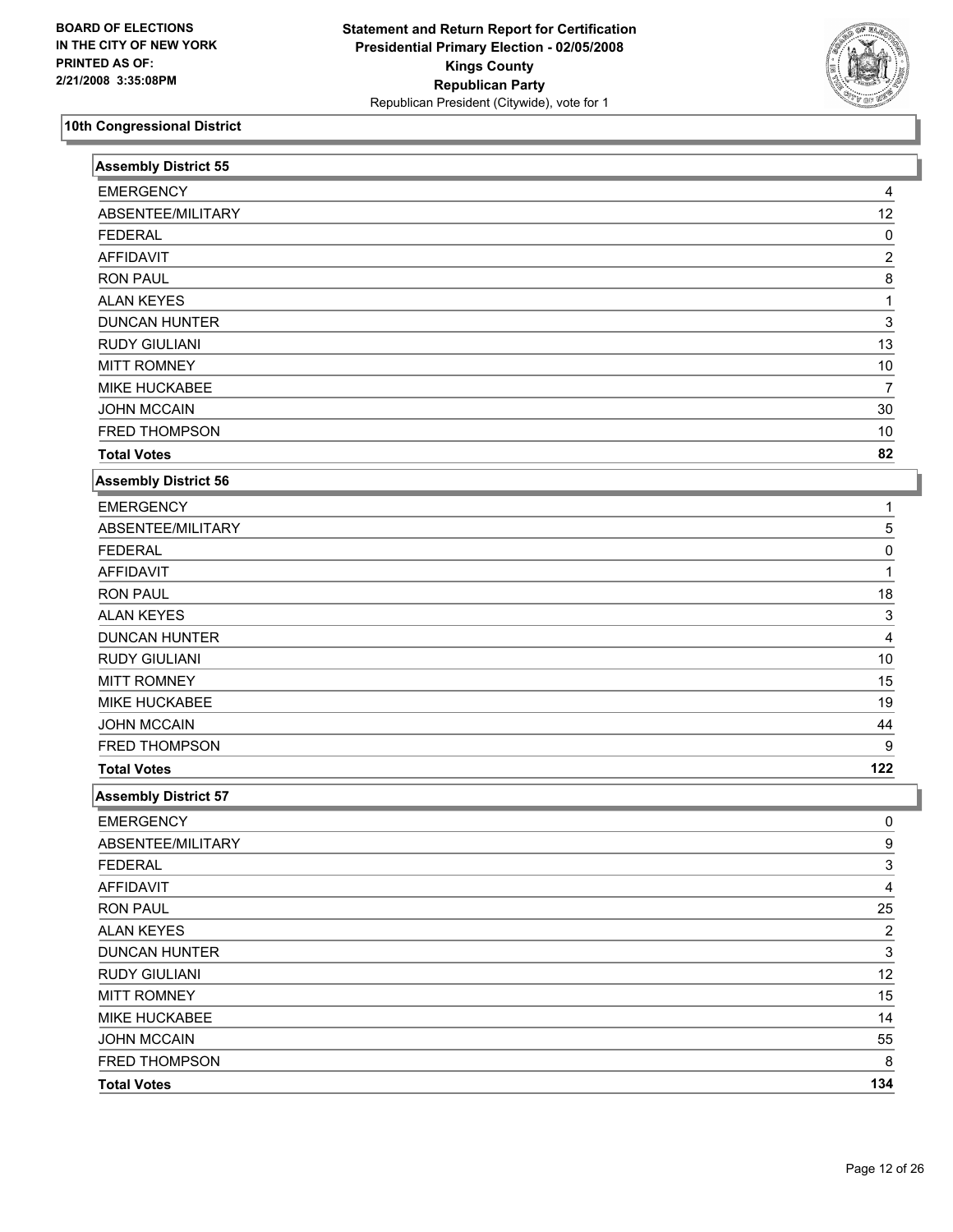

| Assembly District 58                               |       |
|----------------------------------------------------|-------|
| <b>EMERGENCY</b>                                   | 0     |
| ABSENTEE/MILITARY                                  | 11    |
| <b>FEDERAL</b>                                     | 3     |
| <b>AFFIDAVIT</b>                                   | 1     |
| <b>RON PAUL</b>                                    | 8     |
| <b>ALAN KEYES</b>                                  |       |
| <b>DUNCAN HUNTER</b>                               |       |
| <b>RUDY GIULIANI</b>                               | 8     |
| <b>MITT ROMNEY</b>                                 | 14    |
| MIKE HUCKABEE                                      | 13    |
| <b>JOHN MCCAIN</b>                                 | 54    |
| FRED THOMPSON                                      | 3     |
| <b>Total Votes</b>                                 | 102   |
| Assembly District 59                               |       |
| <b>EMERGENCY</b>                                   | 6     |
| ABSENTEE/MILITARY                                  | 16    |
| <b>FEDERAL</b>                                     |       |
| <b>AFFIDAVIT</b>                                   | 8     |
| <b>RON PAUL</b>                                    | 29    |
| <b>ALAN KEYES</b>                                  | 3     |
| <b>DUNCAN HUNTER</b>                               | 1     |
| <b>RUDY GIULIANI</b>                               | 18    |
| <b>MITT ROMNEY</b>                                 | 84    |
| MIKE HUCKABEE                                      | 31    |
| <b>JOHN MCCAIN</b>                                 | 214   |
| FRED THOMPSON                                      | 6     |
| <b>Total Votes</b>                                 | 386   |
| Total for 10th Congressional District-Kings County |       |
| <b>EMERGENCY</b>                                   | 34    |
| ABSENTEE/MILITARY                                  | 98    |
| <b>FEDERAL</b>                                     | $10$  |
| <b>AFFIDAVIT</b>                                   | 42    |
| <b>RON PAUL</b>                                    | 171   |
| <b>ALAN KEYES</b>                                  | 23    |
| <b>DUNCAN HUNTER</b>                               | 25    |
| <b>RUDY GIULIANI</b>                               | 142   |
| <b>MITT ROMNEY</b>                                 | 427   |
| MIKE HUCKABEE                                      | 162   |
| <b>JOHN MCCAIN</b>                                 | 917   |
| FRED THOMPSON                                      | 53    |
| <b>Total Votes</b>                                 | 1,920 |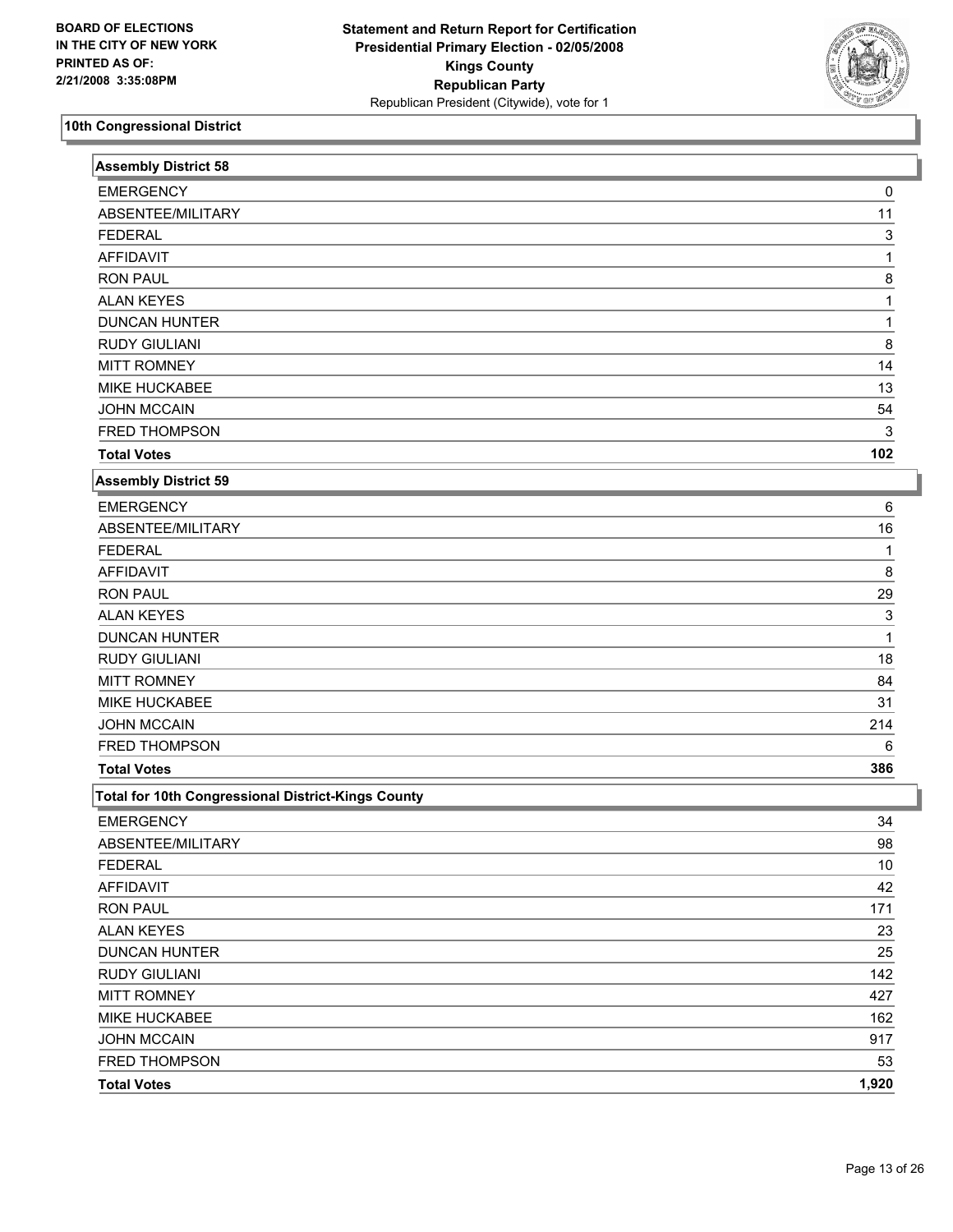

| Assembly District 40        |                         |
|-----------------------------|-------------------------|
| <b>EMERGENCY</b>            | 0                       |
| ABSENTEE/MILITARY           | 0                       |
| <b>FEDERAL</b>              | 0                       |
| <b>AFFIDAVIT</b>            | 0                       |
| <b>RON PAUL</b>             |                         |
| <b>ALAN KEYES</b>           |                         |
| <b>DUNCAN HUNTER</b>        | 0                       |
| <b>RUDY GIULIANI</b>        |                         |
| <b>MITT ROMNEY</b>          | 2                       |
| MIKE HUCKABEE               | $\overline{2}$          |
| <b>JOHN MCCAIN</b>          | 8                       |
| FRED THOMPSON               | 0                       |
| <b>Total Votes</b>          | 15                      |
| <b>Assembly District 41</b> |                         |
| <b>EMERGENCY</b>            | 0                       |
| ABSENTEE/MILITARY           | 3                       |
| <b>FEDERAL</b>              | 0                       |
| <b>AFFIDAVIT</b>            | 0                       |
| <b>RON PAUL</b>             |                         |
| <b>ALAN KEYES</b>           | 0                       |
| <b>DUNCAN HUNTER</b>        |                         |
| <b>RUDY GIULIANI</b>        |                         |
| <b>MITT ROMNEY</b>          | 8                       |
| MIKE HUCKABEE               | 7                       |
| <b>JOHN MCCAIN</b>          | 19                      |
| FRED THOMPSON               |                         |
| <b>Total Votes</b>          | 41                      |
| <b>Assembly District 42</b> |                         |
| <b>EMERGENCY</b>            | 6                       |
| ABSENTEE/MILITARY           | 16                      |
| <b>FEDERAL</b>              | 10                      |
| <b>AFFIDAVIT</b>            | 1                       |
| <b>RON PAUL</b>             | 13                      |
| <b>ALAN KEYES</b>           | 5                       |
| <b>DUNCAN HUNTER</b>        | 3                       |
| <b>RUDY GIULIANI</b>        | 15                      |
| <b>MITT ROMNEY</b>          | 29                      |
| MIKE HUCKABEE               | 27                      |
| <b>JOHN MCCAIN</b>          | 101                     |
| FRED THOMPSON               | $\overline{\mathbf{c}}$ |
| <b>Total Votes</b>          | 195                     |
|                             |                         |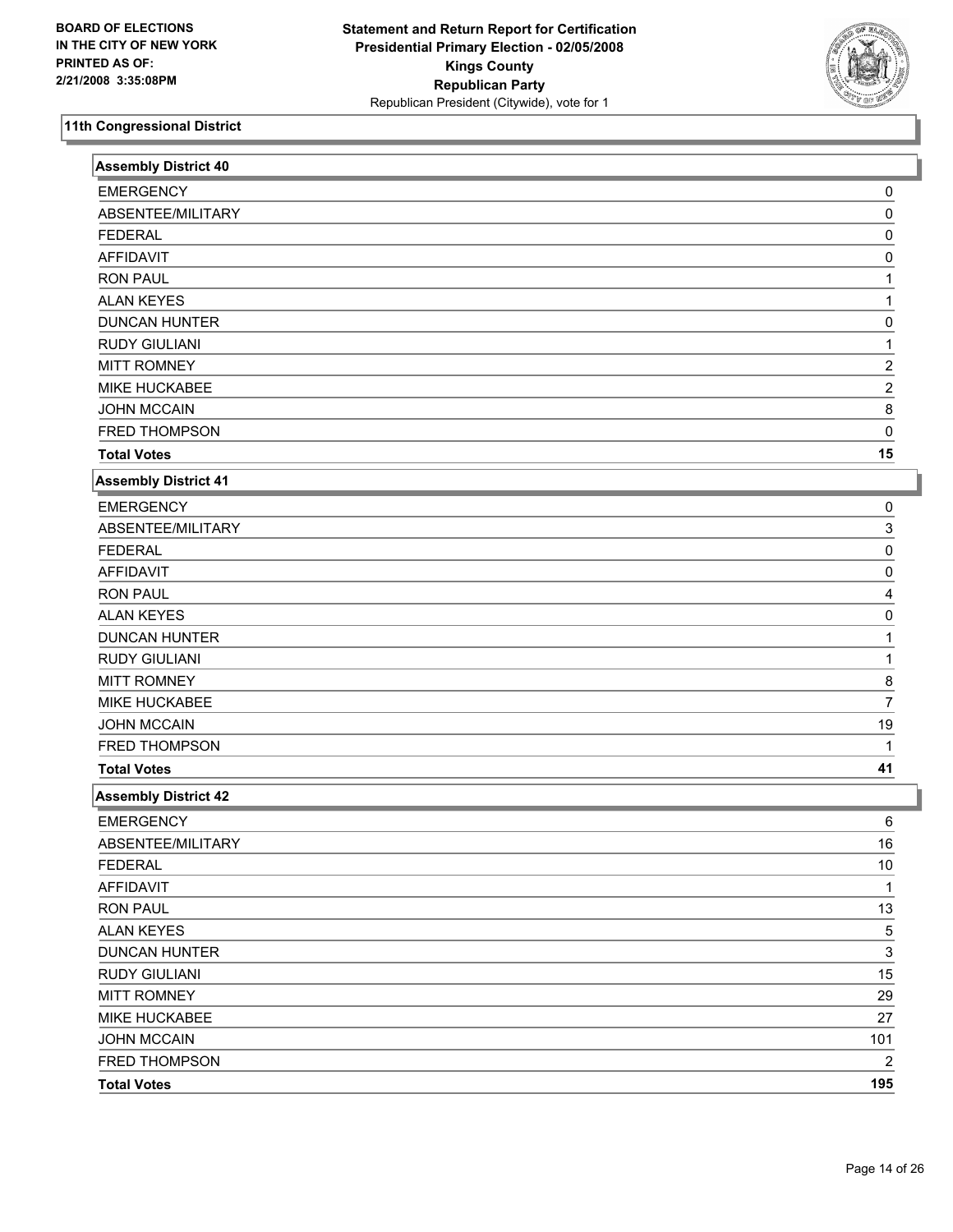

| <b>Assembly District 43</b> |                |
|-----------------------------|----------------|
| <b>EMERGENCY</b>            | 5              |
| ABSENTEE/MILITARY           | 14             |
| <b>FEDERAL</b>              | 8              |
| <b>AFFIDAVIT</b>            | $10$           |
| <b>RON PAUL</b>             | 25             |
| <b>ALAN KEYES</b>           | 5              |
| <b>DUNCAN HUNTER</b>        |                |
| <b>RUDY GIULIANI</b>        | 22             |
| <b>MITT ROMNEY</b>          | 68             |
| MIKE HUCKABEE               | 27             |
| <b>JOHN MCCAIN</b>          | 109            |
| FRED THOMPSON               | 4              |
| <b>Total Votes</b>          | 261            |
| <b>Assembly District 44</b> |                |
| <b>EMERGENCY</b>            | 24             |
| ABSENTEE/MILITARY           | 47             |
| <b>FEDERAL</b>              | 4              |
| <b>AFFIDAVIT</b>            | 19             |
| <b>RON PAUL</b>             | 77             |
| <b>ALAN KEYES</b>           | 6              |
| <b>DUNCAN HUNTER</b>        | 6              |
| <b>RUDY GIULIANI</b>        | 38             |
| <b>MITT ROMNEY</b>          | 222            |
| MIKE HUCKABEE               | 56             |
| <b>JOHN MCCAIN</b>          | 560            |
| FRED THOMPSON               | 8              |
| <b>Total Votes</b>          | 973            |
| <b>Assembly District 45</b> |                |
| <b>EMERGENCY</b>            | 5              |
| ABSENTEE/MILITARY           | 3              |
| <b>FEDERAL</b>              | 4              |
| <b>AFFIDAVIT</b>            | 1.             |
| <b>RON PAUL</b>             | $\overline{c}$ |
| <b>ALAN KEYES</b>           | 0              |
| <b>DUNCAN HUNTER</b>        | 0              |
| <b>RUDY GIULIANI</b>        | 8              |
| <b>MITT ROMNEY</b>          | 33             |
| MIKE HUCKABEE               | 3              |
| <b>JOHN MCCAIN</b>          | 64             |
| FRED THOMPSON               |                |
| <b>Total Votes</b>          | 111            |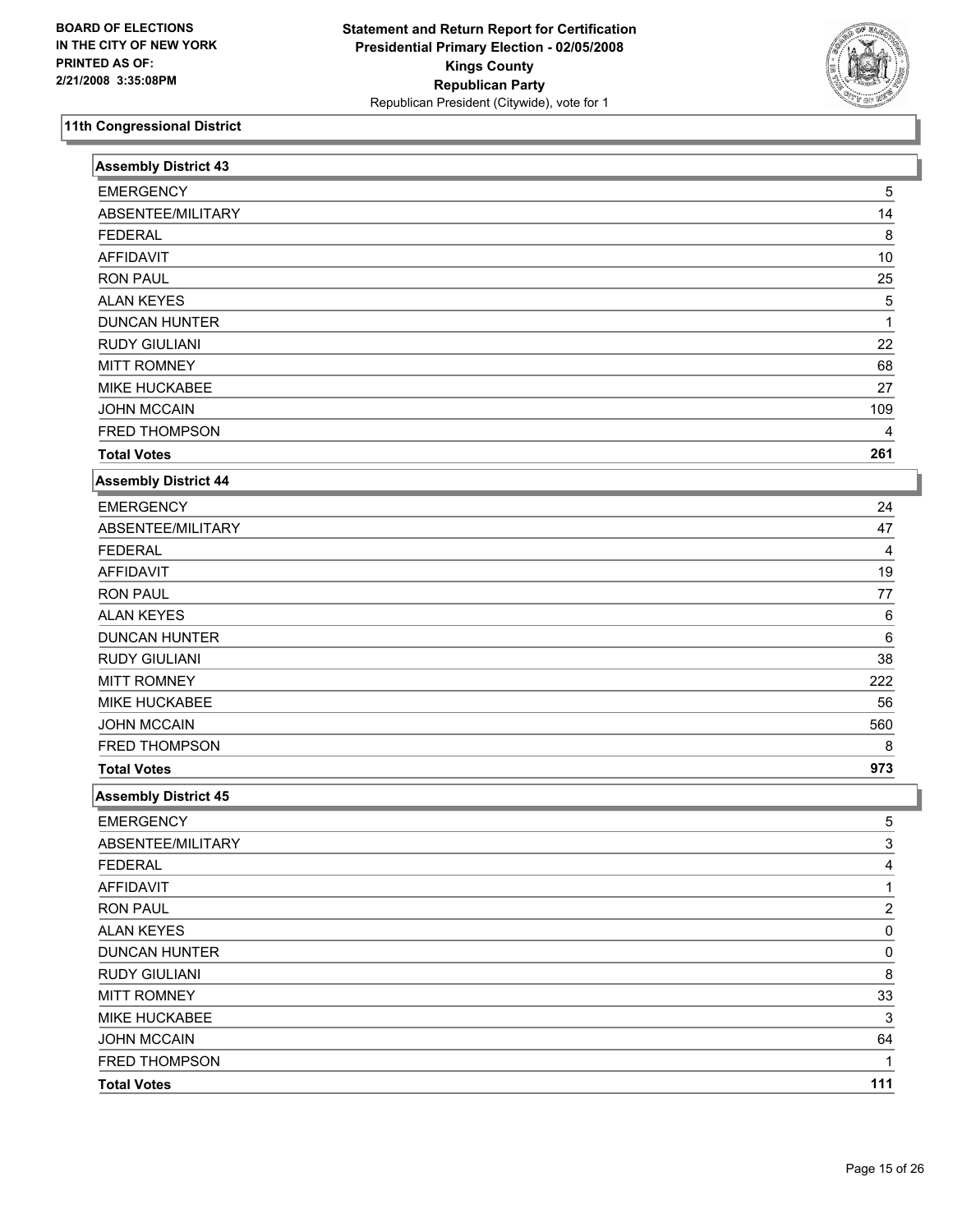

| <b>EMERGENCY</b><br>ABSENTEE/MILITARY<br><b>FEDERAL</b> | 0                       |  |
|---------------------------------------------------------|-------------------------|--|
|                                                         |                         |  |
|                                                         | 0                       |  |
|                                                         | 3                       |  |
| <b>AFFIDAVIT</b>                                        |                         |  |
| <b>RON PAUL</b>                                         | 5                       |  |
| <b>ALAN KEYES</b>                                       | 0                       |  |
| <b>DUNCAN HUNTER</b>                                    | 0                       |  |
| <b>RUDY GIULIANI</b>                                    | 9                       |  |
| <b>MITT ROMNEY</b>                                      | 19                      |  |
| MIKE HUCKABEE                                           | 5                       |  |
| <b>JOHN MCCAIN</b>                                      | 76                      |  |
| FRED THOMPSON                                           | 0                       |  |
| <b>Total Votes</b>                                      | 114                     |  |
| <b>Assembly District 52</b>                             |                         |  |
| <b>EMERGENCY</b>                                        | 9                       |  |
| ABSENTEE/MILITARY                                       | 23                      |  |
| <b>FEDERAL</b>                                          | 6                       |  |
| <b>AFFIDAVIT</b>                                        | 19                      |  |
| <b>RON PAUL</b>                                         | 41                      |  |
| <b>ALAN KEYES</b>                                       |                         |  |
| <b>DUNCAN HUNTER</b>                                    |                         |  |
| <b>RUDY GIULIANI</b>                                    | 21                      |  |
| <b>MITT ROMNEY</b>                                      | 127                     |  |
| MIKE HUCKABEE                                           | 25                      |  |
| <b>JOHN MCCAIN</b>                                      | 407                     |  |
| FRED THOMPSON                                           | 4                       |  |
| <b>Total Votes</b>                                      | 627                     |  |
| Assembly District 55                                    |                         |  |
| <b>EMERGENCY</b>                                        | 0                       |  |
| ABSENTEE/MILITARY                                       | 4                       |  |
| <b>FEDERAL</b>                                          | 0                       |  |
| <b>AFFIDAVIT</b>                                        | 1                       |  |
| <b>RON PAUL</b>                                         | 6                       |  |
| <b>ALAN KEYES</b>                                       | 0                       |  |
| <b>DUNCAN HUNTER</b>                                    | $\overline{\mathbf{c}}$ |  |
| <b>RUDY GIULIANI</b>                                    | 12                      |  |
| <b>MITT ROMNEY</b>                                      | 7                       |  |
| MIKE HUCKABEE                                           | $\overline{7}$          |  |
| <b>JOHN MCCAIN</b>                                      | 20                      |  |
| FRED THOMPSON                                           | $\overline{\mathbf{c}}$ |  |
|                                                         | 56                      |  |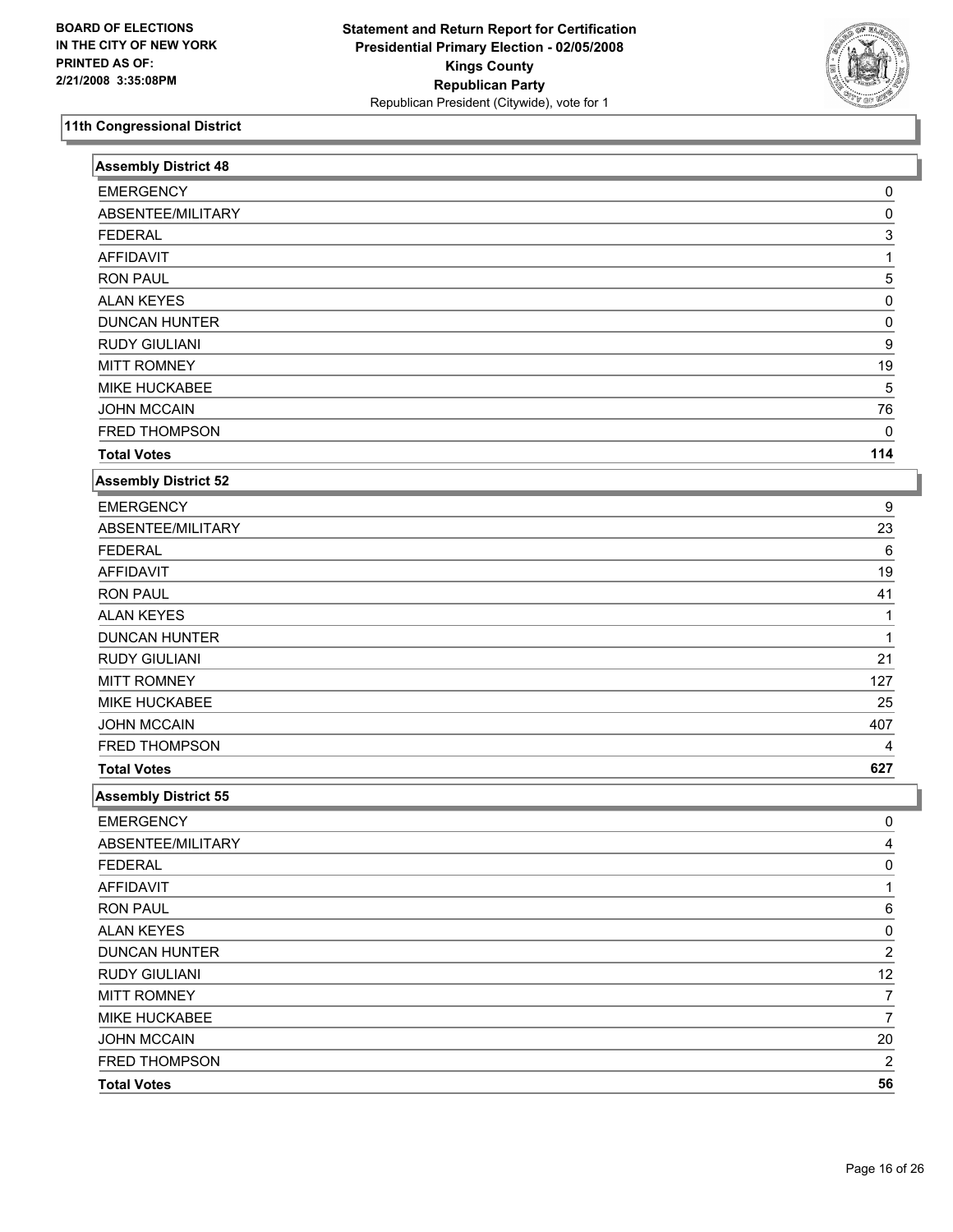

| <b>Assembly District 56</b> |                         |  |
|-----------------------------|-------------------------|--|
| <b>EMERGENCY</b>            | 0                       |  |
| ABSENTEE/MILITARY           |                         |  |
| <b>FEDERAL</b>              | 0                       |  |
| <b>AFFIDAVIT</b>            | 0                       |  |
| <b>RON PAUL</b>             |                         |  |
| <b>ALAN KEYES</b>           | 3                       |  |
| <b>DUNCAN HUNTER</b>        | 0                       |  |
| <b>RUDY GIULIANI</b>        |                         |  |
| <b>MITT ROMNEY</b>          |                         |  |
| MIKE HUCKABEE               | $\overline{2}$          |  |
| <b>JOHN MCCAIN</b>          | 7                       |  |
| FRED THOMPSON               | 0                       |  |
| <b>Total Votes</b>          | 18                      |  |
| <b>Assembly District 57</b> |                         |  |
| <b>EMERGENCY</b>            | 5                       |  |
| ABSENTEE/MILITARY           | 7                       |  |
| <b>FEDERAL</b>              | 0                       |  |
| <b>AFFIDAVIT</b>            | 3                       |  |
| <b>RON PAUL</b>             | 22                      |  |
| <b>ALAN KEYES</b>           | 2                       |  |
| <b>DUNCAN HUNTER</b>        | 0                       |  |
| <b>RUDY GIULIANI</b>        | 7                       |  |
| <b>MITT ROMNEY</b>          | 20                      |  |
| MIKE HUCKABEE               | 10                      |  |
| <b>JOHN MCCAIN</b>          | 68                      |  |
| FRED THOMPSON               |                         |  |
| <b>Total Votes</b>          | 136                     |  |
| <b>Assembly District 58</b> |                         |  |
| <b>EMERGENCY</b>            | 0                       |  |
| ABSENTEE/MILITARY           | 8                       |  |
| <b>FEDERAL</b>              | 0                       |  |
| <b>AFFIDAVIT</b>            | 2                       |  |
| <b>RON PAUL</b>             | 5                       |  |
| <b>ALAN KEYES</b>           | 0                       |  |
| <b>DUNCAN HUNTER</b>        | 0                       |  |
| <b>RUDY GIULIANI</b>        | 7                       |  |
| <b>MITT ROMNEY</b>          | 8                       |  |
| MIKE HUCKABEE               | 10                      |  |
| <b>JOHN MCCAIN</b>          | 29                      |  |
| FRED THOMPSON               | $\overline{\mathbf{c}}$ |  |
| <b>Total Votes</b>          | 61                      |  |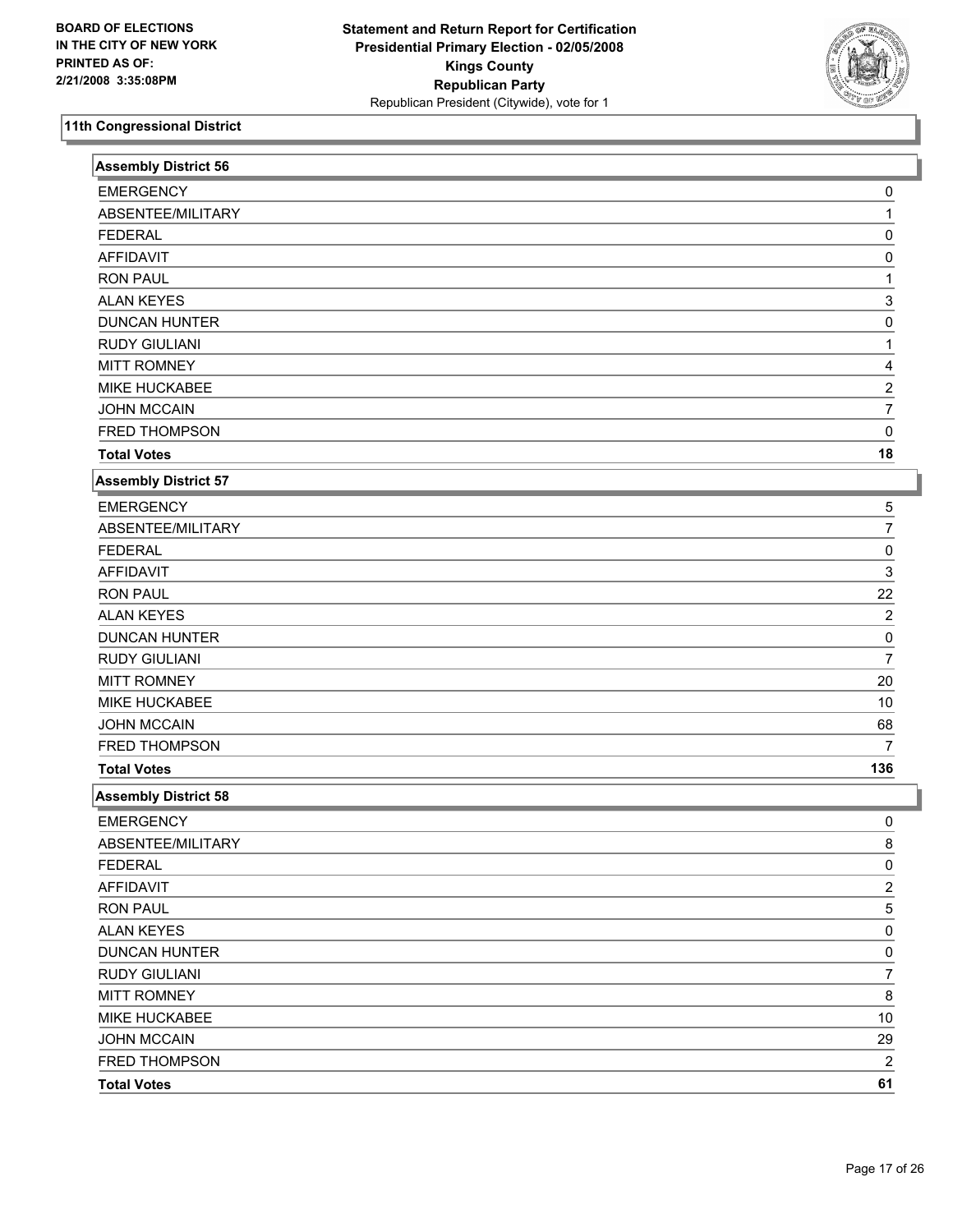

| <b>Total for 11th Congressional District-Kings County</b> |       |
|-----------------------------------------------------------|-------|
| <b>EMERGENCY</b>                                          | 54    |
| ABSENTEE/MILITARY                                         | 126   |
| <b>FEDERAL</b>                                            | 35    |
| <b>AFFIDAVIT</b>                                          | 57    |
| <b>RON PAUL</b>                                           | 202   |
| <b>ALAN KEYES</b>                                         | 23    |
| <b>DUNCAN HUNTER</b>                                      | 14    |
| <b>RUDY GIULIANI</b>                                      | 142   |
| <b>MITT ROMNEY</b>                                        | 547   |
| <b>MIKE HUCKABEE</b>                                      | 181   |
| <b>JOHN MCCAIN</b>                                        | 1,468 |
| <b>FRED THOMPSON</b>                                      | 31    |
| <b>Total Votes</b>                                        | 2,608 |
|                                                           |       |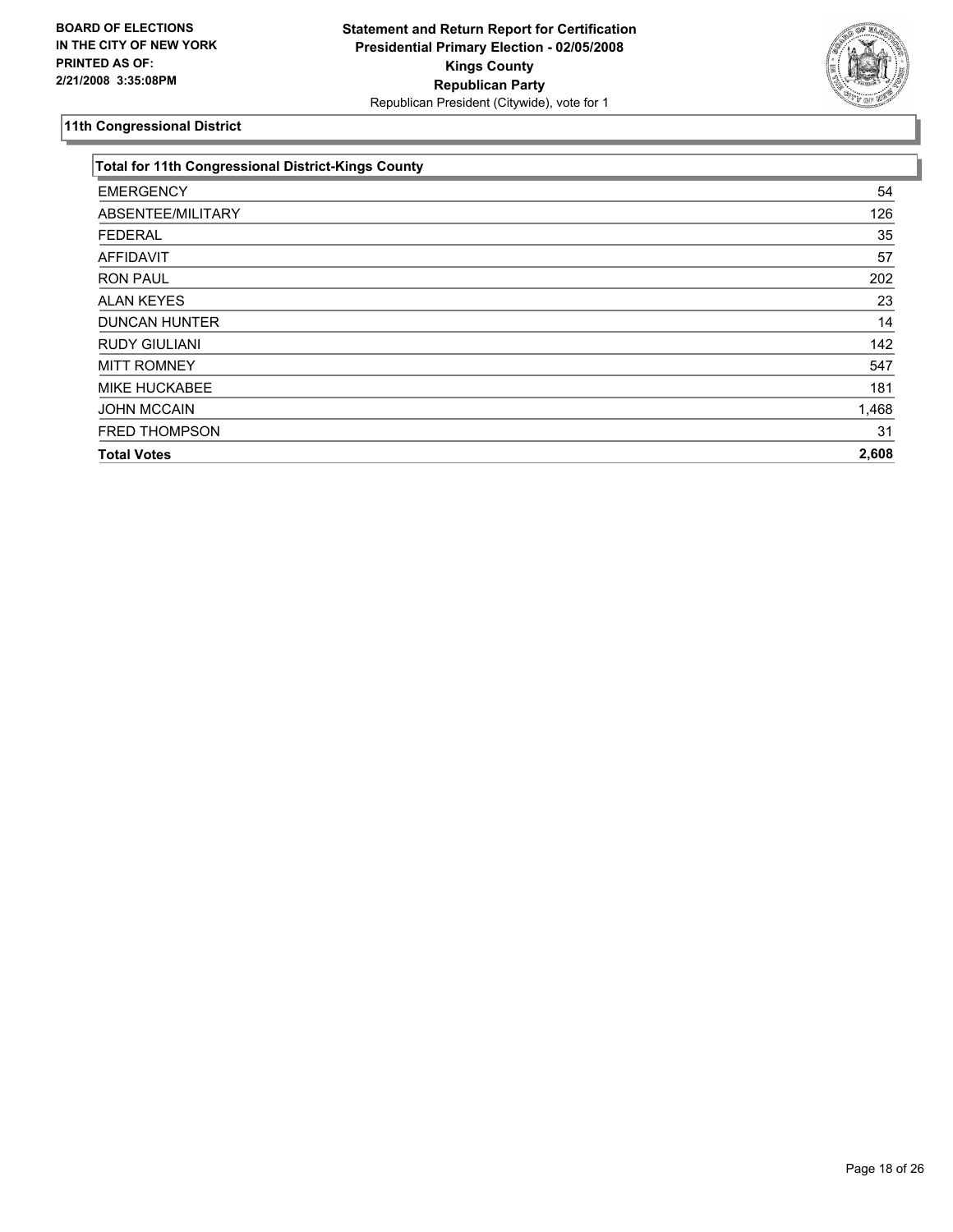

| <b>Assembly District 44</b> |                         |
|-----------------------------|-------------------------|
| <b>EMERGENCY</b>            | 0                       |
| ABSENTEE/MILITARY           | 0                       |
| <b>FEDERAL</b>              | 0                       |
| <b>AFFIDAVIT</b>            | 0                       |
| <b>RON PAUL</b>             |                         |
| <b>ALAN KEYES</b>           | 0                       |
| <b>DUNCAN HUNTER</b>        | 0                       |
| <b>RUDY GIULIANI</b>        | 0                       |
| <b>MITT ROMNEY</b>          |                         |
| MIKE HUCKABEE               | 0                       |
| <b>JOHN MCCAIN</b>          | $10$                    |
| FRED THOMPSON               | $\mathbf 0$             |
| <b>Total Votes</b>          | 12                      |
| <b>Assembly District 48</b> |                         |
| <b>EMERGENCY</b>            | 0                       |
| ABSENTEE/MILITARY           | 2                       |
| <b>FEDERAL</b>              | 0                       |
| <b>AFFIDAVIT</b>            | 3                       |
| <b>RON PAUL</b>             | 6                       |
| <b>ALAN KEYES</b>           | 0                       |
| <b>DUNCAN HUNTER</b>        | 0                       |
| <b>RUDY GIULIANI</b>        | 4                       |
| <b>MITT ROMNEY</b>          | 12                      |
| MIKE HUCKABEE               | 8                       |
| <b>JOHN MCCAIN</b>          | 23                      |
| FRED THOMPSON               | $\overline{\mathbf{c}}$ |
| <b>Total Votes</b>          | 55                      |
| <b>Assembly District 50</b> |                         |
| <b>EMERGENCY</b>            | 8                       |
| ABSENTEE/MILITARY           | 12                      |
| <b>FEDERAL</b>              | $\overline{\mathbf{c}}$ |
| <b>AFFIDAVIT</b>            | $10$                    |
| <b>RON PAUL</b>             | 48                      |
| <b>ALAN KEYES</b>           | 1                       |
| <b>DUNCAN HUNTER</b>        | 0                       |
| <b>RUDY GIULIANI</b>        | 23                      |
| <b>MITT ROMNEY</b>          | 102                     |
| MIKE HUCKABEE               | 25                      |
| <b>JOHN MCCAIN</b>          | 247                     |
| FRED THOMPSON               | $\overline{\mathbf{c}}$ |
| <b>Total Votes</b>          | 448                     |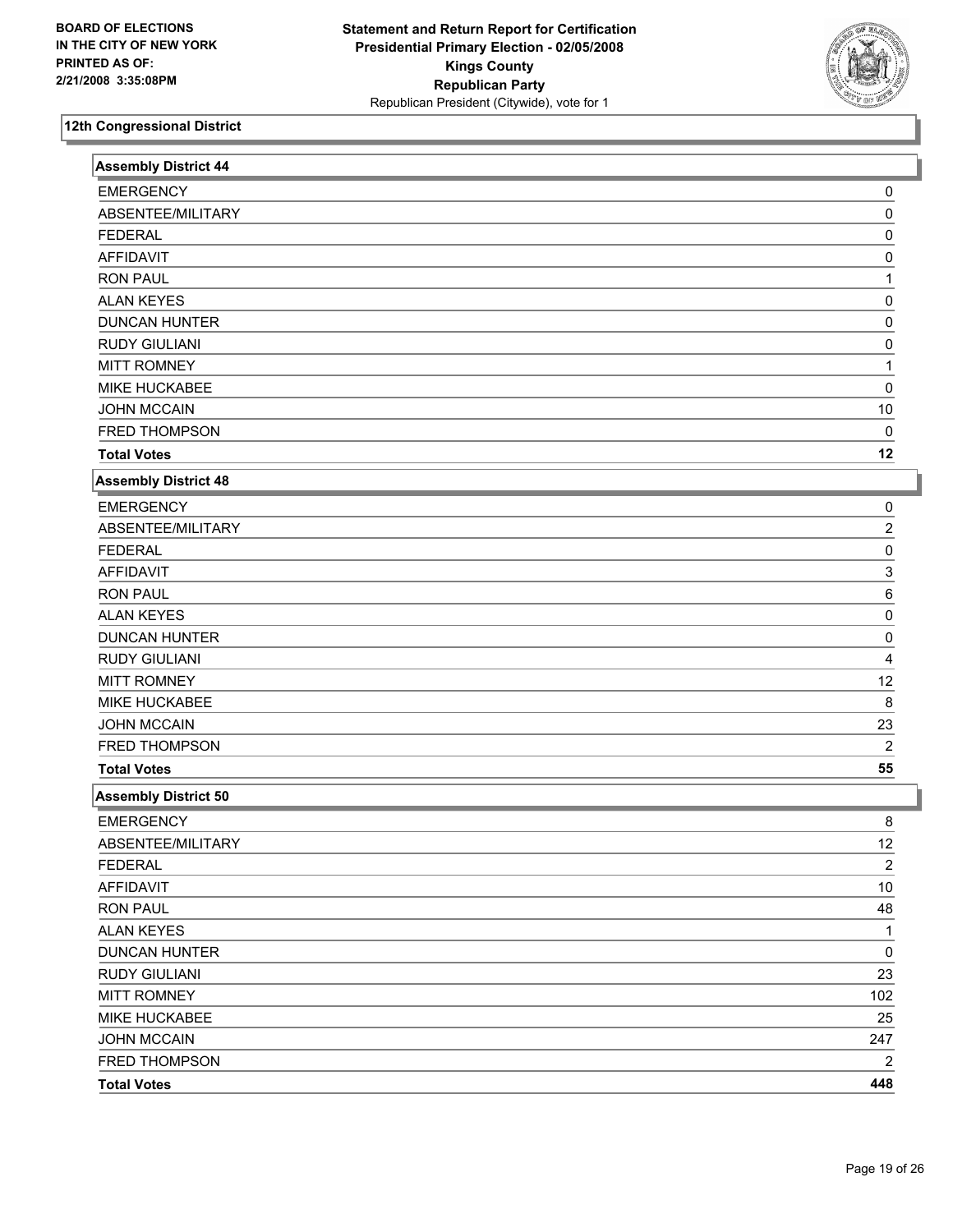

| <b>Assembly District 51</b> |                         |
|-----------------------------|-------------------------|
| <b>EMERGENCY</b>            | 8                       |
| ABSENTEE/MILITARY           | 28                      |
| <b>FEDERAL</b>              | $\overline{\mathbf{c}}$ |
| <b>AFFIDAVIT</b>            | 6                       |
| <b>RON PAUL</b>             | 40                      |
| <b>ALAN KEYES</b>           | 5                       |
| <b>DUNCAN HUNTER</b>        | 7                       |
| <b>RUDY GIULIANI</b>        | 45                      |
| <b>MITT ROMNEY</b>          | 87                      |
| MIKE HUCKABEE               | 42                      |
| <b>JOHN MCCAIN</b>          | 226                     |
| FRED THOMPSON               | 8                       |
| <b>Total Votes</b>          | 460                     |
| <b>Assembly District 52</b> |                         |
| <b>EMERGENCY</b>            | 13                      |
| ABSENTEE/MILITARY           | 26                      |
| <b>FEDERAL</b>              | 8                       |
| <b>AFFIDAVIT</b>            | 17                      |
| <b>RON PAUL</b>             | 39                      |
| <b>ALAN KEYES</b>           | 0                       |
| <b>DUNCAN HUNTER</b>        | 3                       |
| <b>RUDY GIULIANI</b>        | 19                      |
| <b>MITT ROMNEY</b>          | 105                     |
| MIKE HUCKABEE               | 22                      |
| <b>JOHN MCCAIN</b>          | 344                     |
| FRED THOMPSON               | 3                       |
| <b>Total Votes</b>          | 535                     |
| <b>Assembly District 53</b> |                         |
| <b>EMERGENCY</b>            |                         |
| ABSENTEE/MILITARY           | 12                      |
| <b>FEDERAL</b>              | $\pmb{0}$               |
| AFFIDAVIT                   | 3                       |
| <b>RON PAUL</b>             | 54                      |
| <b>ALAN KEYES</b>           | 4                       |
| <b>DUNCAN HUNTER</b>        | $\overline{c}$          |
| <b>RUDY GIULIANI</b>        | 24                      |
| <b>MITT ROMNEY</b>          | 41                      |
| MIKE HUCKABEE               | 24                      |
| <b>JOHN MCCAIN</b>          | 157                     |
| FRED THOMPSON               | 7                       |
| <b>Total Votes</b>          | 313                     |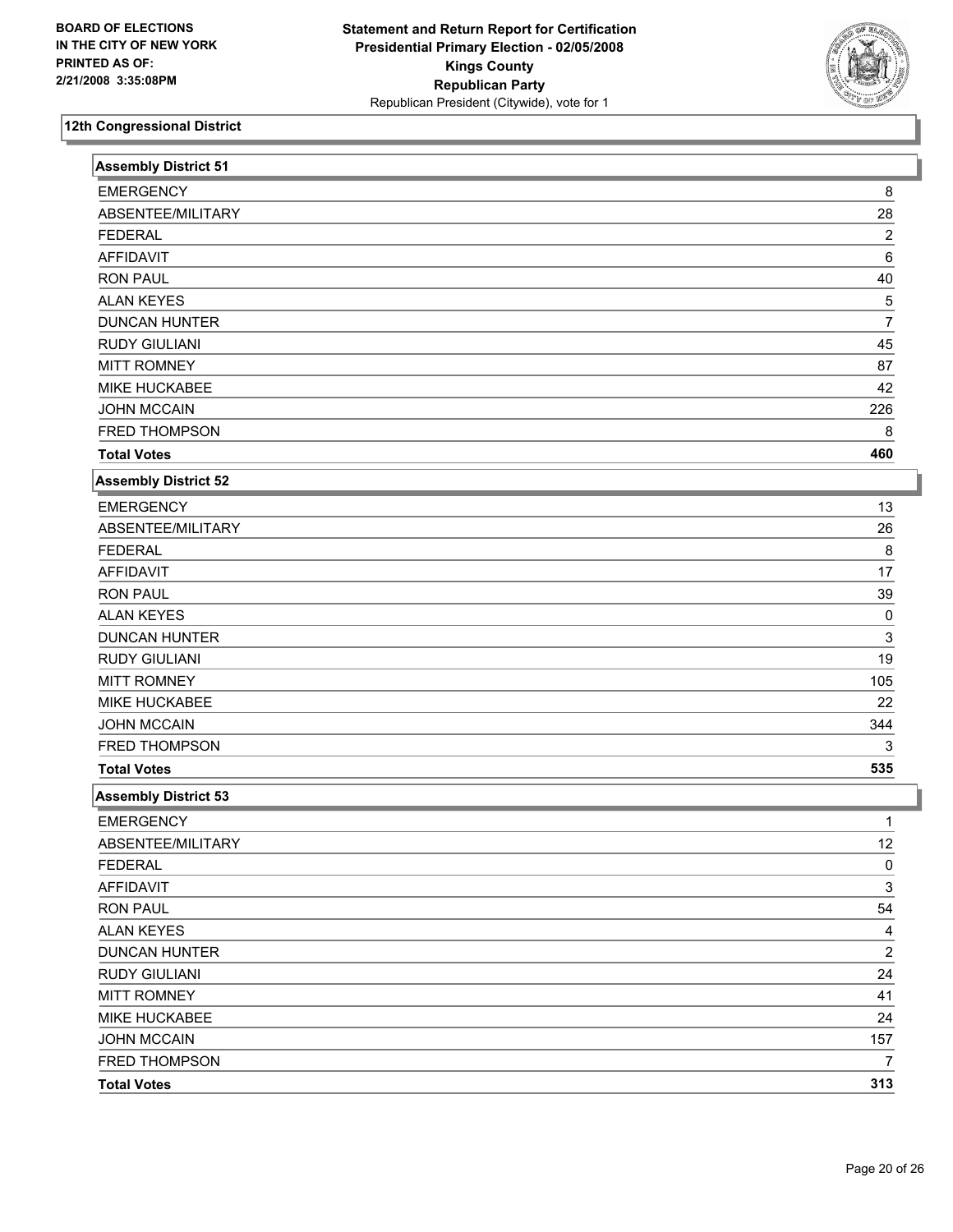

| 8<br>ABSENTEE/MILITARY<br>6<br><b>FEDERAL</b><br><b>AFFIDAVIT</b><br><b>RON PAUL</b><br>16<br><b>ALAN KEYES</b><br>$\overline{\mathbf{c}}$<br><b>DUNCAN HUNTER</b><br>$\mathbf 0$<br><b>RUDY GIULIANI</b><br>17<br><b>MITT ROMNEY</b><br>19<br>MIKE HUCKABEE<br>24<br><b>JOHN MCCAIN</b><br>102<br>FRED THOMPSON<br>4<br>184<br><b>Total Votes</b><br><b>EMERGENCY</b><br>0<br>ABSENTEE/MILITARY<br>0<br><b>FEDERAL</b><br>$\Omega$<br><b>RON PAUL</b><br>0<br><b>ALAN KEYES</b><br>0<br><b>DUNCAN HUNTER</b><br>0<br><b>RUDY GIULIANI</b><br><b>MITT ROMNEY</b><br>MIKE HUCKABEE<br>0<br><b>JOHN MCCAIN</b><br>0<br>FRED THOMPSON<br>0<br><b>Total Votes</b><br>$\mathbf 2$<br><b>EMERGENCY</b><br>0<br>ABSENTEE/MILITARY<br>1<br><b>FEDERAL</b><br>0<br>0<br><b>RON PAUL</b><br>0<br>0<br><b>DUNCAN HUNTER</b><br>0<br><b>RUDY GIULIANI</b><br>0<br><b>MITT ROMNEY</b><br>0<br>MIKE HUCKABEE<br>0<br><b>JOHN MCCAIN</b><br>1<br>FRED THOMPSON<br>0<br>1<br><b>Total Votes</b> | <b>Assembly District 54</b> |  |
|---------------------------------------------------------------------------------------------------------------------------------------------------------------------------------------------------------------------------------------------------------------------------------------------------------------------------------------------------------------------------------------------------------------------------------------------------------------------------------------------------------------------------------------------------------------------------------------------------------------------------------------------------------------------------------------------------------------------------------------------------------------------------------------------------------------------------------------------------------------------------------------------------------------------------------------------------------------------------------|-----------------------------|--|
|                                                                                                                                                                                                                                                                                                                                                                                                                                                                                                                                                                                                                                                                                                                                                                                                                                                                                                                                                                                 | <b>EMERGENCY</b>            |  |
|                                                                                                                                                                                                                                                                                                                                                                                                                                                                                                                                                                                                                                                                                                                                                                                                                                                                                                                                                                                 |                             |  |
|                                                                                                                                                                                                                                                                                                                                                                                                                                                                                                                                                                                                                                                                                                                                                                                                                                                                                                                                                                                 |                             |  |
|                                                                                                                                                                                                                                                                                                                                                                                                                                                                                                                                                                                                                                                                                                                                                                                                                                                                                                                                                                                 |                             |  |
|                                                                                                                                                                                                                                                                                                                                                                                                                                                                                                                                                                                                                                                                                                                                                                                                                                                                                                                                                                                 |                             |  |
|                                                                                                                                                                                                                                                                                                                                                                                                                                                                                                                                                                                                                                                                                                                                                                                                                                                                                                                                                                                 |                             |  |
|                                                                                                                                                                                                                                                                                                                                                                                                                                                                                                                                                                                                                                                                                                                                                                                                                                                                                                                                                                                 |                             |  |
|                                                                                                                                                                                                                                                                                                                                                                                                                                                                                                                                                                                                                                                                                                                                                                                                                                                                                                                                                                                 |                             |  |
|                                                                                                                                                                                                                                                                                                                                                                                                                                                                                                                                                                                                                                                                                                                                                                                                                                                                                                                                                                                 |                             |  |
|                                                                                                                                                                                                                                                                                                                                                                                                                                                                                                                                                                                                                                                                                                                                                                                                                                                                                                                                                                                 |                             |  |
|                                                                                                                                                                                                                                                                                                                                                                                                                                                                                                                                                                                                                                                                                                                                                                                                                                                                                                                                                                                 |                             |  |
|                                                                                                                                                                                                                                                                                                                                                                                                                                                                                                                                                                                                                                                                                                                                                                                                                                                                                                                                                                                 |                             |  |
|                                                                                                                                                                                                                                                                                                                                                                                                                                                                                                                                                                                                                                                                                                                                                                                                                                                                                                                                                                                 |                             |  |
|                                                                                                                                                                                                                                                                                                                                                                                                                                                                                                                                                                                                                                                                                                                                                                                                                                                                                                                                                                                 | <b>Assembly District 55</b> |  |
|                                                                                                                                                                                                                                                                                                                                                                                                                                                                                                                                                                                                                                                                                                                                                                                                                                                                                                                                                                                 |                             |  |
|                                                                                                                                                                                                                                                                                                                                                                                                                                                                                                                                                                                                                                                                                                                                                                                                                                                                                                                                                                                 |                             |  |
|                                                                                                                                                                                                                                                                                                                                                                                                                                                                                                                                                                                                                                                                                                                                                                                                                                                                                                                                                                                 |                             |  |
|                                                                                                                                                                                                                                                                                                                                                                                                                                                                                                                                                                                                                                                                                                                                                                                                                                                                                                                                                                                 | <b>AFFIDAVIT</b>            |  |
|                                                                                                                                                                                                                                                                                                                                                                                                                                                                                                                                                                                                                                                                                                                                                                                                                                                                                                                                                                                 |                             |  |
|                                                                                                                                                                                                                                                                                                                                                                                                                                                                                                                                                                                                                                                                                                                                                                                                                                                                                                                                                                                 |                             |  |
|                                                                                                                                                                                                                                                                                                                                                                                                                                                                                                                                                                                                                                                                                                                                                                                                                                                                                                                                                                                 |                             |  |
|                                                                                                                                                                                                                                                                                                                                                                                                                                                                                                                                                                                                                                                                                                                                                                                                                                                                                                                                                                                 |                             |  |
|                                                                                                                                                                                                                                                                                                                                                                                                                                                                                                                                                                                                                                                                                                                                                                                                                                                                                                                                                                                 |                             |  |
|                                                                                                                                                                                                                                                                                                                                                                                                                                                                                                                                                                                                                                                                                                                                                                                                                                                                                                                                                                                 |                             |  |
|                                                                                                                                                                                                                                                                                                                                                                                                                                                                                                                                                                                                                                                                                                                                                                                                                                                                                                                                                                                 |                             |  |
|                                                                                                                                                                                                                                                                                                                                                                                                                                                                                                                                                                                                                                                                                                                                                                                                                                                                                                                                                                                 |                             |  |
|                                                                                                                                                                                                                                                                                                                                                                                                                                                                                                                                                                                                                                                                                                                                                                                                                                                                                                                                                                                 |                             |  |
|                                                                                                                                                                                                                                                                                                                                                                                                                                                                                                                                                                                                                                                                                                                                                                                                                                                                                                                                                                                 | <b>Assembly District 56</b> |  |
|                                                                                                                                                                                                                                                                                                                                                                                                                                                                                                                                                                                                                                                                                                                                                                                                                                                                                                                                                                                 |                             |  |
|                                                                                                                                                                                                                                                                                                                                                                                                                                                                                                                                                                                                                                                                                                                                                                                                                                                                                                                                                                                 |                             |  |
|                                                                                                                                                                                                                                                                                                                                                                                                                                                                                                                                                                                                                                                                                                                                                                                                                                                                                                                                                                                 |                             |  |
|                                                                                                                                                                                                                                                                                                                                                                                                                                                                                                                                                                                                                                                                                                                                                                                                                                                                                                                                                                                 | <b>AFFIDAVIT</b>            |  |
|                                                                                                                                                                                                                                                                                                                                                                                                                                                                                                                                                                                                                                                                                                                                                                                                                                                                                                                                                                                 |                             |  |
|                                                                                                                                                                                                                                                                                                                                                                                                                                                                                                                                                                                                                                                                                                                                                                                                                                                                                                                                                                                 | <b>ALAN KEYES</b>           |  |
|                                                                                                                                                                                                                                                                                                                                                                                                                                                                                                                                                                                                                                                                                                                                                                                                                                                                                                                                                                                 |                             |  |
|                                                                                                                                                                                                                                                                                                                                                                                                                                                                                                                                                                                                                                                                                                                                                                                                                                                                                                                                                                                 |                             |  |
|                                                                                                                                                                                                                                                                                                                                                                                                                                                                                                                                                                                                                                                                                                                                                                                                                                                                                                                                                                                 |                             |  |
|                                                                                                                                                                                                                                                                                                                                                                                                                                                                                                                                                                                                                                                                                                                                                                                                                                                                                                                                                                                 |                             |  |
|                                                                                                                                                                                                                                                                                                                                                                                                                                                                                                                                                                                                                                                                                                                                                                                                                                                                                                                                                                                 |                             |  |
|                                                                                                                                                                                                                                                                                                                                                                                                                                                                                                                                                                                                                                                                                                                                                                                                                                                                                                                                                                                 |                             |  |
|                                                                                                                                                                                                                                                                                                                                                                                                                                                                                                                                                                                                                                                                                                                                                                                                                                                                                                                                                                                 |                             |  |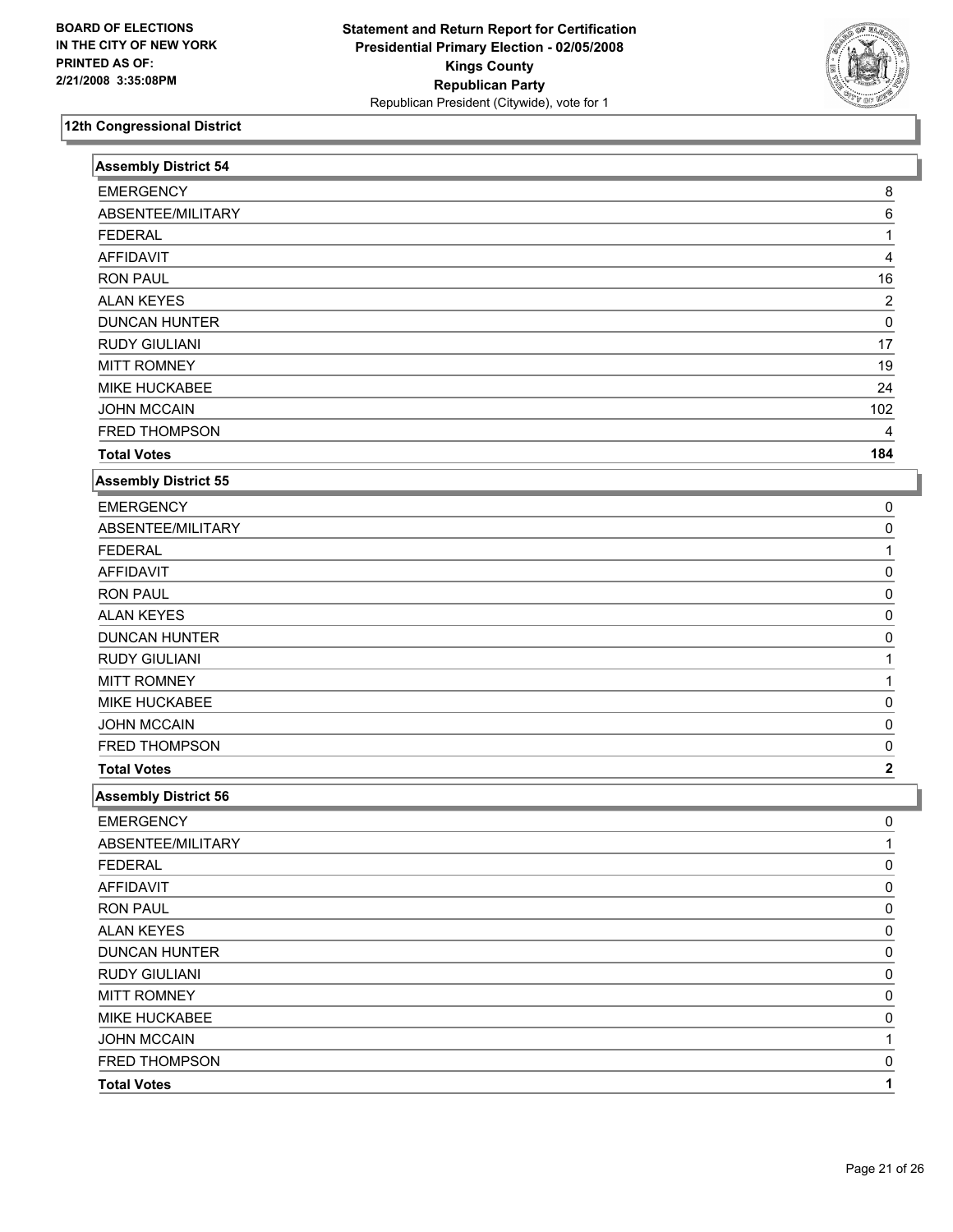

| <b>Total for 12th Congressional District-Kings County</b> |       |
|-----------------------------------------------------------|-------|
| <b>EMERGENCY</b>                                          | 38    |
| ABSENTEE/MILITARY                                         | 87    |
| <b>FEDERAL</b>                                            | 14    |
| <b>AFFIDAVIT</b>                                          | 43    |
| <b>RON PAUL</b>                                           | 204   |
| <b>ALAN KEYES</b>                                         | 12    |
| <b>DUNCAN HUNTER</b>                                      | 12    |
| <b>RUDY GIULIANI</b>                                      | 133   |
| <b>MITT ROMNEY</b>                                        | 368   |
| <b>MIKE HUCKABEE</b>                                      | 145   |
| <b>JOHN MCCAIN</b>                                        | 1,110 |
| FRED THOMPSON                                             | 26    |
| <b>Total Votes</b>                                        | 2,010 |
|                                                           |       |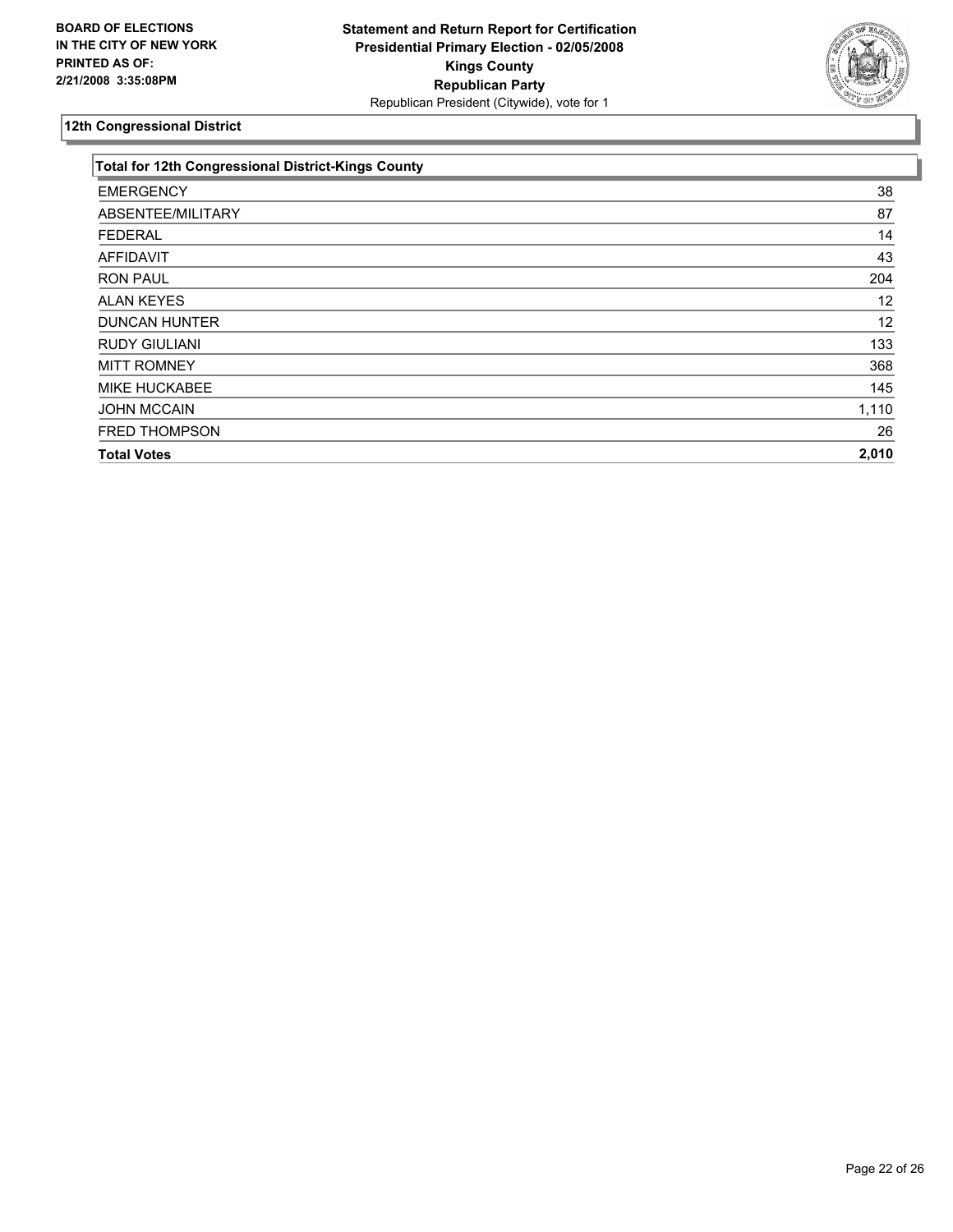

| <b>Assembly District 45</b> |                         |  |
|-----------------------------|-------------------------|--|
| <b>EMERGENCY</b>            | 0                       |  |
| ABSENTEE/MILITARY           | 5                       |  |
| <b>FEDERAL</b>              | 0                       |  |
| <b>AFFIDAVIT</b>            | $\overline{\mathbf{c}}$ |  |
| <b>RON PAUL</b>             | 2                       |  |
| <b>ALAN KEYES</b>           | 0                       |  |
| <b>DUNCAN HUNTER</b>        |                         |  |
| <b>RUDY GIULIANI</b>        | 5                       |  |
| <b>MITT ROMNEY</b>          | 14                      |  |
| MIKE HUCKABEE               |                         |  |
| <b>JOHN MCCAIN</b>          | 48                      |  |
| FRED THOMPSON               | 0                       |  |
| <b>Total Votes</b>          | $71$                    |  |
| <b>Assembly District 46</b> |                         |  |
| <b>EMERGENCY</b>            | 4                       |  |
| ABSENTEE/MILITARY           | 57                      |  |
| <b>FEDERAL</b>              | 2                       |  |
| <b>AFFIDAVIT</b>            | 6                       |  |
| <b>RON PAUL</b>             | 53                      |  |
| <b>ALAN KEYES</b>           | 1                       |  |
| <b>DUNCAN HUNTER</b>        | 1                       |  |
| <b>RUDY GIULIANI</b>        | 35                      |  |
| <b>MITT ROMNEY</b>          | 260                     |  |
| MIKE HUCKABEE               | 48                      |  |
| <b>JOHN MCCAIN</b>          | 698                     |  |
| FRED THOMPSON               | 10                      |  |
| <b>Total Votes</b>          | 1,106                   |  |
| <b>Assembly District 47</b> |                         |  |
| <b>EMERGENCY</b>            |                         |  |
| ABSENTEE/MILITARY           | 32                      |  |
| <b>FEDERAL</b>              | 0                       |  |
| <b>AFFIDAVIT</b>            | 6                       |  |
| <b>RON PAUL</b>             | 27                      |  |
| <b>ALAN KEYES</b>           | 4                       |  |
| <b>DUNCAN HUNTER</b>        | 1                       |  |
| <b>RUDY GIULIANI</b>        | 41                      |  |
| <b>MITT ROMNEY</b>          | 147                     |  |
| MIKE HUCKABEE               | 31                      |  |
| <b>JOHN MCCAIN</b>          | 370                     |  |
| FRED THOMPSON               | 3                       |  |
| <b>Total Votes</b>          | 624                     |  |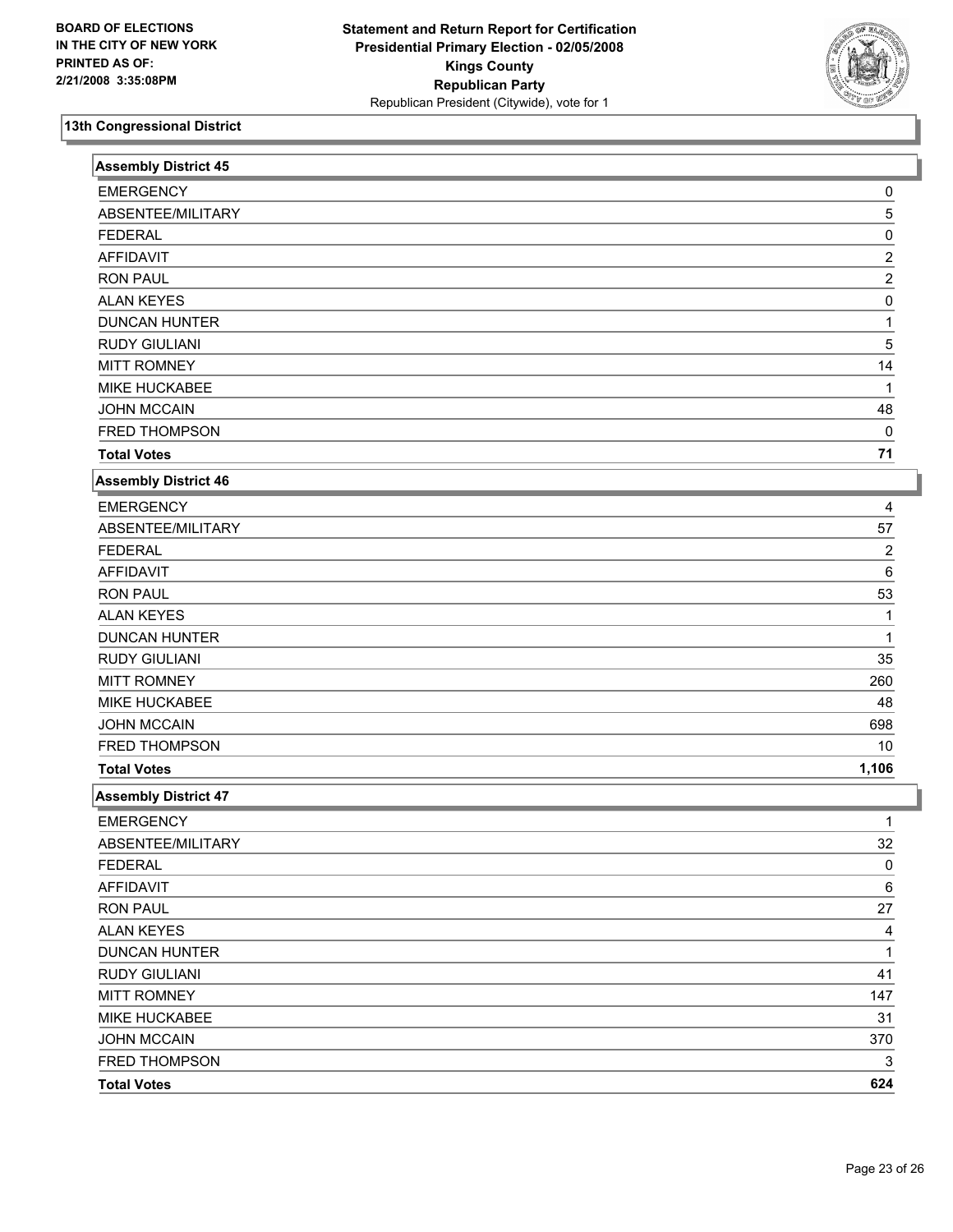

| <b>Assembly District 48</b> |                |  |
|-----------------------------|----------------|--|
| <b>EMERGENCY</b>            | 0              |  |
| ABSENTEE/MILITARY           | $18$           |  |
| <b>FEDERAL</b>              | 1              |  |
| <b>AFFIDAVIT</b>            | 3              |  |
| <b>RON PAUL</b>             | 15             |  |
| <b>ALAN KEYES</b>           | 1              |  |
| <b>DUNCAN HUNTER</b>        | 0              |  |
| <b>RUDY GIULIANI</b>        | 24             |  |
| <b>MITT ROMNEY</b>          | 96             |  |
| MIKE HUCKABEE               | 21             |  |
| <b>JOHN MCCAIN</b>          | 283            |  |
| FRED THOMPSON               | $\mathbf{0}$   |  |
| <b>Total Votes</b>          | 440            |  |
| <b>Assembly District 49</b> |                |  |
| <b>EMERGENCY</b>            | 0              |  |
| ABSENTEE/MILITARY           | 27             |  |
| <b>FEDERAL</b>              | 0              |  |
| <b>AFFIDAVIT</b>            | 10             |  |
| <b>RON PAUL</b>             | 37             |  |
| <b>ALAN KEYES</b>           | 1              |  |
| <b>DUNCAN HUNTER</b>        | $\overline{2}$ |  |
| <b>RUDY GIULIANI</b>        | 42             |  |
| <b>MITT ROMNEY</b>          | 146            |  |
| MIKE HUCKABEE               | 40             |  |
| <b>JOHN MCCAIN</b>          | 462            |  |
| FRED THOMPSON               | 5              |  |
| <b>Total Votes</b>          | 735            |  |
| <b>Assembly District 51</b> |                |  |
| <b>EMERGENCY</b>            | $\mathbf{1}$   |  |
| ABSENTEE/MILITARY           | 0              |  |
| <b>FEDERAL</b>              | 0              |  |
| <b>AFFIDAVIT</b>            | 0              |  |
| <b>RON PAUL</b>             | 5              |  |
| <b>ALAN KEYES</b>           | 0              |  |
| <b>DUNCAN HUNTER</b>        | 0              |  |
| <b>RUDY GIULIANI</b>        | 0              |  |
| <b>MITT ROMNEY</b>          | 6              |  |
| MIKE HUCKABEE               | 0              |  |
| <b>JOHN MCCAIN</b>          | 4              |  |
| FRED THOMPSON               | 0              |  |
| <b>Total Votes</b>          | 15             |  |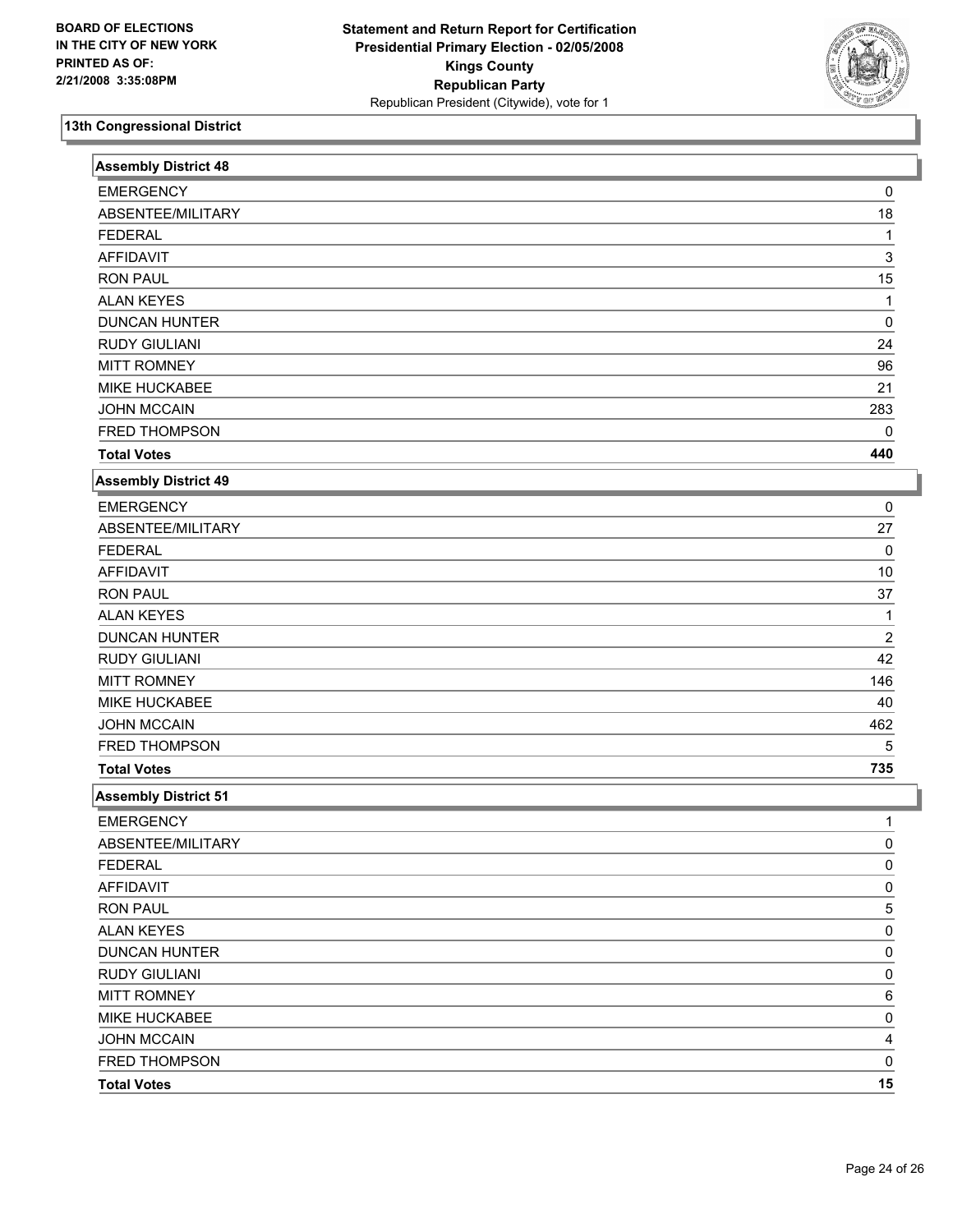

| <b>Assembly District 60</b>                        |       |
|----------------------------------------------------|-------|
| <b>EMERGENCY</b>                                   | 4     |
| ABSENTEE/MILITARY                                  | 41    |
| <b>FEDERAL</b>                                     | 0     |
| <b>AFFIDAVIT</b>                                   | 13    |
| <b>RON PAUL</b>                                    | 50    |
| <b>ALAN KEYES</b>                                  |       |
| <b>DUNCAN HUNTER</b>                               | 0     |
| <b>RUDY GIULIANI</b>                               | 39    |
| <b>MITT ROMNEY</b>                                 | 281   |
| MIKE HUCKABEE                                      | 74    |
| <b>JOHN MCCAIN</b>                                 | 698   |
| <b>FRED THOMPSON</b>                               | 5     |
| <b>Total Votes</b>                                 | 1,148 |
| Total for 13th Congressional District-Kings County |       |
| <b>EMERGENCY</b>                                   | 10    |
| ABSENTEE/MILITARY                                  | 180   |
| <b>FEDERAL</b>                                     | 3     |
| <b>AFFIDAVIT</b>                                   | 40    |
| <b>RON PAUL</b>                                    | 189   |
| <b>ALAN KEYES</b>                                  | 8     |
| <b>DUNCAN HUNTER</b>                               | 5     |
| <b>RUDY GIULIANI</b>                               | 186   |
| <b>MITT ROMNEY</b>                                 | 950   |
| MIKE HUCKABEE                                      | 215   |
| <b>JOHN MCCAIN</b>                                 | 2,563 |
| FRED THOMPSON                                      | 23    |
| <b>Total Votes</b>                                 | 4,139 |
|                                                    |       |